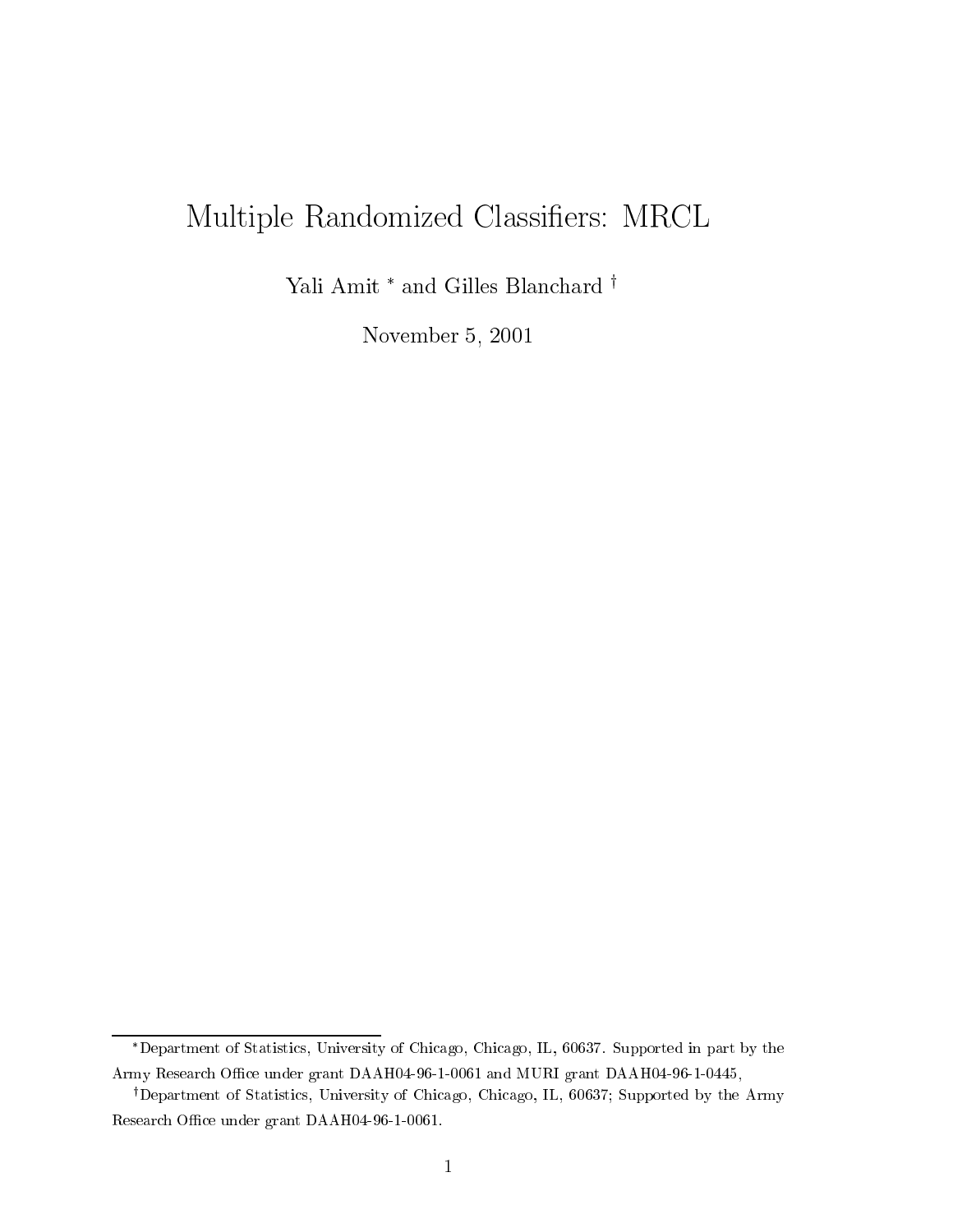#### ${\bf Abstract}$

We discuss a family of protocols for producing and aggregating multiple lassiers based on sequential reweighting of the data and randomization, a particular example of which is the AdaBoost algorithm. We point out that all successful protocols are producing weakly dependent classifiers conditional on class and provide empirical evidence that this leads both to a decrease in the bias of the aggregate classifier relative to the optimal individual classifier, as well as a decrease in variance with respect to the training sample. We argue that all proto
ols an be viewed as produ
ing a sample from some distribution on the space of classifiers. There is a simple tradeoff in terms of two key expectations with respect to this distribution: the average and variance of the margin onditional on lass. The se
ond expe
tation is a measure of the dependen
e between pairs of lassiers drawn at random from the distribution. We illustrate these points using a simple artificial example in the plane and the NIST Standard Database 2, on whi
h we report error rates of .7%.

## 1 Introduction

In re
ent years a multitude of algorithms have been suggested in whi
h a large number of lassiers are trained on the same training sample and then ombined to provide an improved *aggregate classifier*, Amit et al. (1995), Amit and Geman (1997), Blanhard (1999), Breiman (1996), Breiman (1999), Breiman (1998), Dietteri
h (1998), Dietteri
h and Bakiri (1995), Friedman et al. (1998), Ho et al. (1994), S
hapire et al. (1998). Mostly the ideas have been presented in the context of classification trees but similar pro
edures an be implemented with other lassiers. We argue that in all ases the aggregate lassiers an be viewed as a random sample from a distribution Q on the space of classifiers, which depends on the *protocol* and on the *training* set, hence the acronym Multiple Randomized Classifiers (MRCL). In many cases the sample is truly i.i.d. For example in Amit and Geman (1997) the split at each node of a tree is hosen as the best from among a small random sample of all possible predictors, this is revisited in Breiman (1999). The protocols in Blanchard (1999), Breiman (1996), Breiman (1998), Dietteri
h (1998), Ho (1998), suggest other forms of randomization. We also in
lude in our setting the AdaBoost algorithm of S
hapire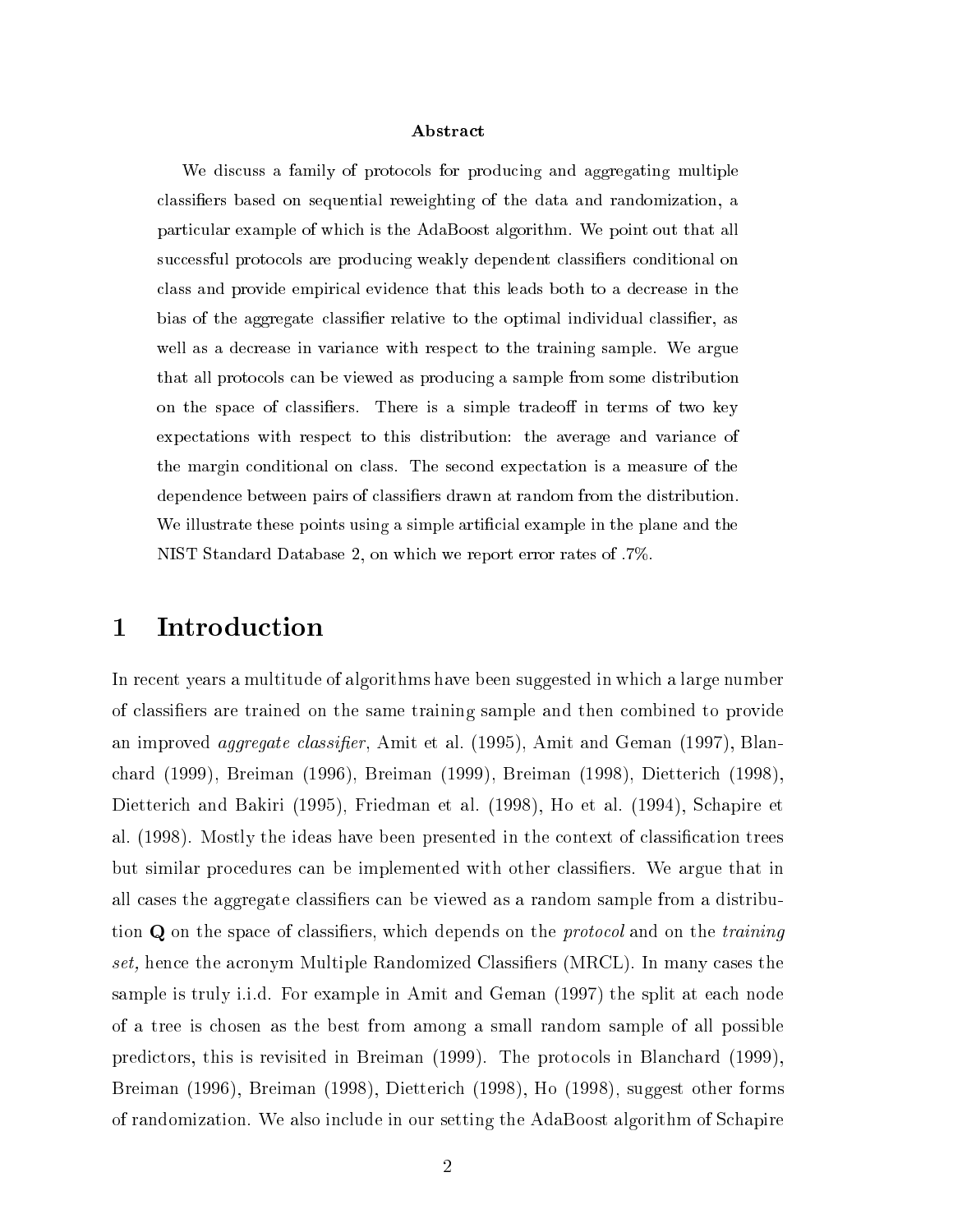et al. (1998), and other sequential reweighting s
hemes. Ea
h of these s
hemes by definition produces a convex combination of classifiers, which can be considered as a probability distribution on the spa
e of lassiers. Furthermore these s
hemes typically produce a dynamical process in the space of classifiers which asymptotically stabilizes at a limiting distribution on this spa
e and does not depend on the initial point or on the first iterations of the process.

Intuitively randomization is a method to obtain multiple points of view or "experts", whi
h are then aggregated using some form of voting. The intuition behind sequential reweighting schemes is the need for experts which concentrate on the difficult examples, or alternatively experts who actually "disagree" on these difficult examples.

The success of MRCL is striking. Using a simple set of binary local features (described in section 4.2) one classification tree can achieve at most 5\% error on the NIST data base with 100,000 training data points. On the other hand 100 trees, trained in under one hour, when aggregated yield an error rate under .7%. We believe that this stems from the fact that a sample from a very rich and diverse set of classifiers produces on average *weakly dependent classifiers conditional on class*. We will show that this weak onditional dependen
e, measured in terms of ovarian
es among the classifiers drawn from  $Q$ , leads to reductions in both bias and variance. There is a tradeoff in terms of two expectations calculated with respect to  $Q$ . The first, called the average conditional margin (ACM), is the difference between the expected weight on a class c and the expected weight on the other classes, conditional class c. The second, called the *average conditional covariance* (ACC), can be viewed on one hand as the degree to which two classifiers sampled independently from **Q** have a low onditional ovarian
e, and on the other hand as the degree of on
entration of the aggregate classifier around the average conditional mean.

Experiments lead us to the following conclusions:

- A variety of sequential reweighting s
hemes ombined with randomization a
hieve significant reductions in ACC, which despite the accompanying reductions in ACM vield significant improvements in classification rates.
- The parti
ular details of these proto
ols, or a detailed analysis of their be-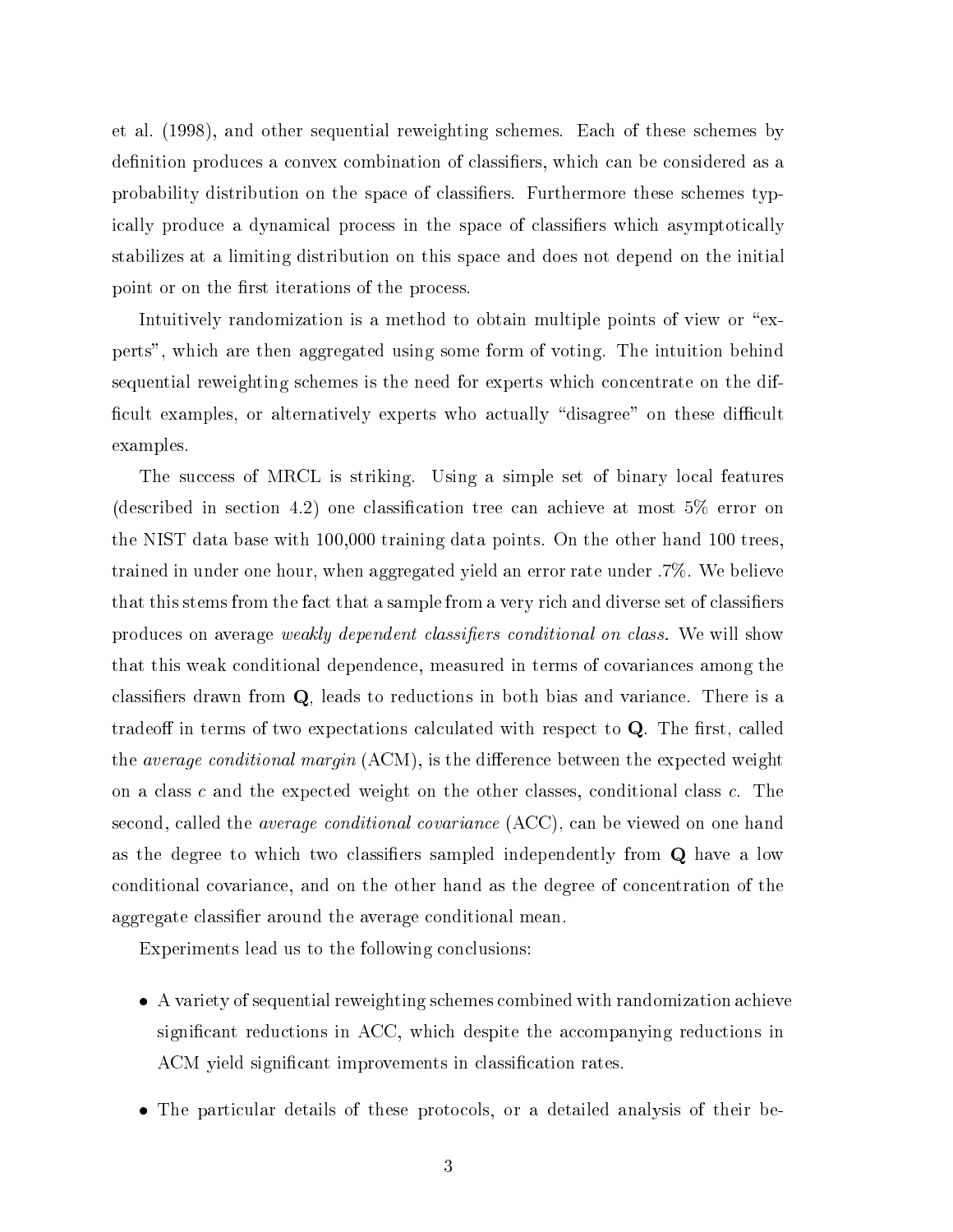havior on the training set is of little importance. They perform equally well when initialized with random weights on the training data, and when the initial classifiers of the sequence are omitted. The crucial aspect appears to be that these schemes are implicitly aiming to reduce the covariance of the new classifier with respect to the current aggregate classifier, while maintaining a reasonable classification rate. Asymptotically this leads to low values of the ACC.

- Randomization in this ontext serves as a smoothing me
hanism so that the training procedure does not focus too much on a small number of problematic examples. Furthermore, with large datasets, randomization allows us to produ
e 100's of trees in minutes as opposed to several days.
- The redu
tion in ACC also ontributes to greater stability of the algorithms. The variability in quantities such as the error rate, or the ACM and ACC, across randomly sampled training sets is very small when the ACC is small.

The paper is organized as follows. In se
tion 2 we present an overview of some recent work on the subject. In section 3 we offer a description of the various protocols. In section 4 we describe two datasets with which we provide empirical evidence for our conclusions. In section 5 we define the average conditional margin (ACM) and average conditional covariance (ACC), and bound the classification error with an elementary Cheby
hev-type inequality making use of these two quantities. In se
tion 6 we present experimental results, fo
using on the role played by these two quantities, in terms of classification error and stability with respect to training data.

In section 7 we discuss the sequential reweighting schemes as dynamic processes, demonstrating their stability with respect to initial conditions, and point to an implicit covariance minimization which take place in all such schemes.

## 2 Related work

The emphasis on weak onditional dependen
e presented in this paper has appeared in Amit et al. (1995), Amit and Geman (1997), Breiman (1998). In these papers the role of weak onditional dependen
e in bias redu
tion is dis
ussed in the ontext of shape recognition. This concept has not been addressed in most of the recent discussions of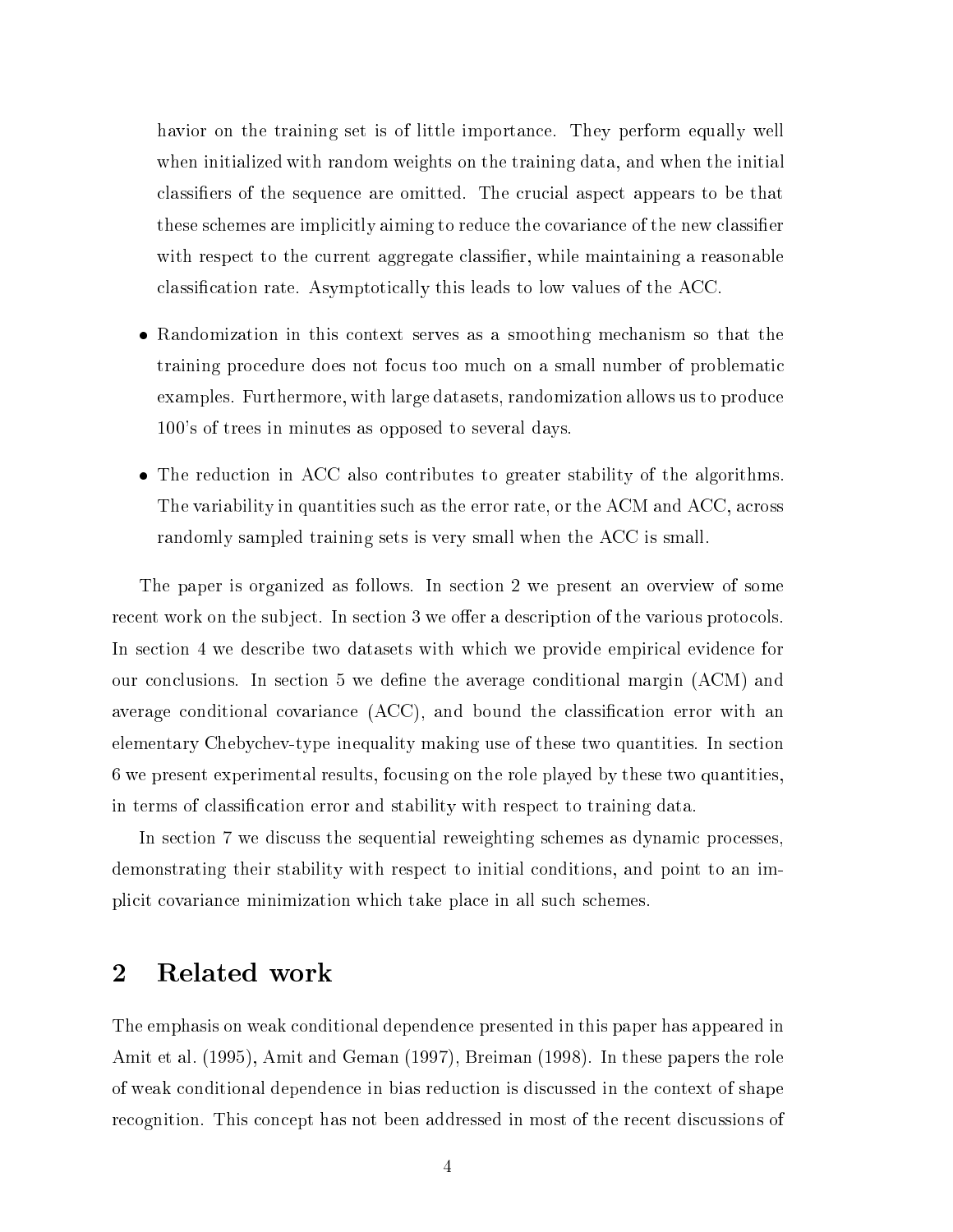aggregation, e.g. Breiman (1996), Breiman (1998), Friedman et al. (1998), S
hapire et al. (1998). Only re
ently has it been studied in Dietteri
h (1998), Breiman (1999) and Murua (1999). In the first, this dependence is measured in an *unconditioned* way. It is therefore unclear what this type of dependence is measuring and how it connects to the performan
e of the aggregation methods. In Breiman (1999) a measure of dependence is suggested which overcomes this limitation and in the two class case is very similar to a measure of conditional dependence. The conclusions are very similar to those of Amit and Geman (1997). In Murua (1999) the basi paradigm is that of modeling the conditional dependence between the classifiers, but there is an attempt to define this in terms conditional exponential moments. Given these moments one obtains more pre
ise error bounds, however the moments are very hard to estimate robustly.

We review here other explanations for the success of aggregation methods. The emphasis in Breiman (1996) and Breiman (1998), is on the reduction of variance with respect to the training set. In some sense it is argued that multiple classifier methods are supposed to mimi a semi-ideal situation where one has a large number of independent training sets of the same size, ea
h of whi
h would is used to produ
e one lassier. These would then be aggregated. This motivated the idea of bootstrap resampling ("bagging") for generating multiple classifiers. However if the base lassier is very stable, this varian
e redu
tion s
heme alone will yield negligible improvement. The classifiers are not sufficiently independent conditional on class, in other words the ACC is too high (see e.g. table 4). Nonetheless we agree that there is a significant element of variance reduction, in other words improved stability with respect to training data, as discussed in section 6.2.

Con
erning the now popular AdaBoost algorithm, all analyses of this method proposed in the literature clearly point to the fact that it is effectively reducing bias by constructing a compound classifier in the space of convex combinations of base classifiers, which is of course richer than the space of individual classifiers themselves. This appears in the initial motivations for AdaBoost in Freund and Shapire (1997) as well as in re
ent attempts to provide an interpretation in the framework of generalized additive models in Friedman et al. (1998). Although there are pretty clear theoretical reasons why AdaBoost dramatically decreases the classification error on training,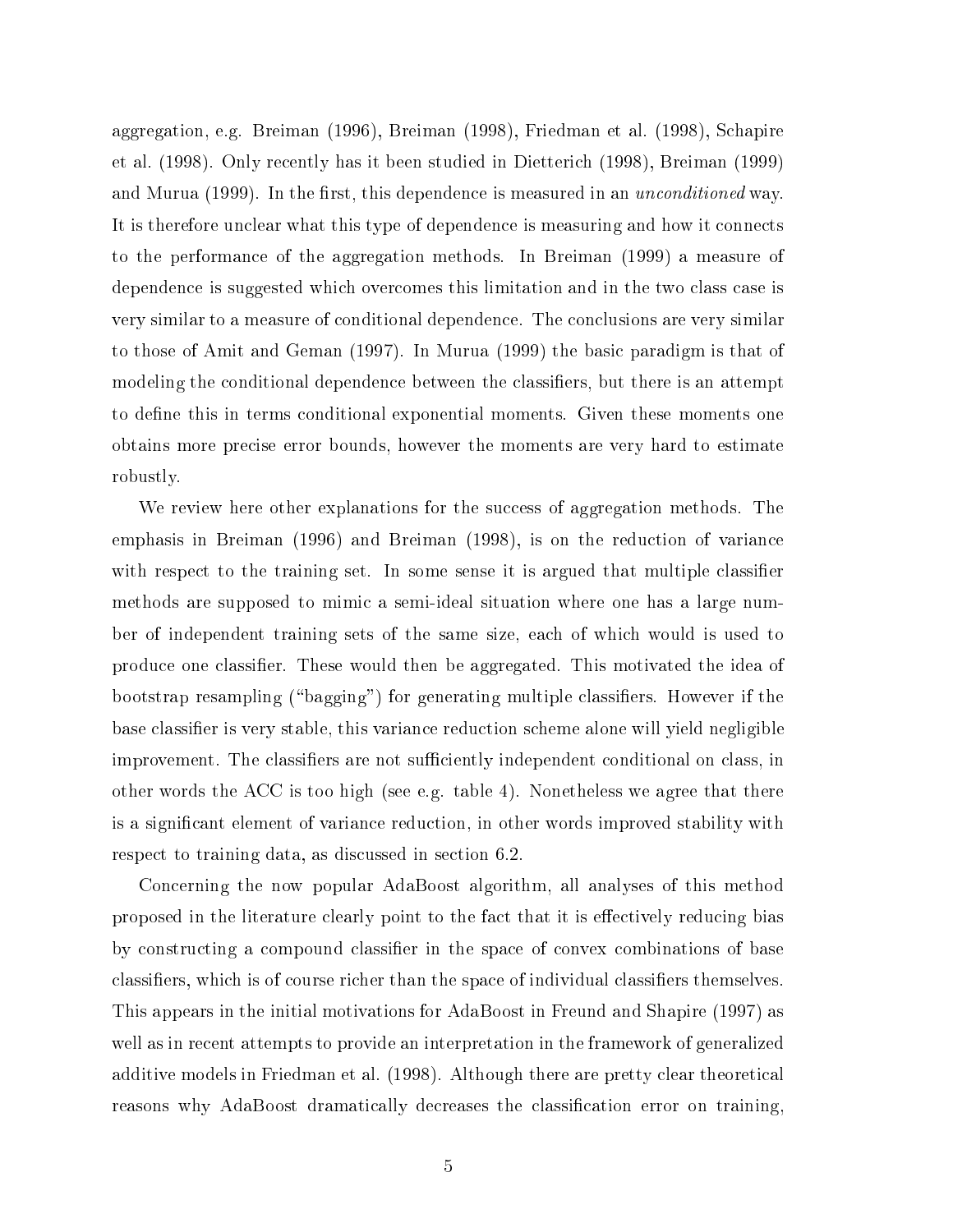there is still a la
k of theoreti
al explanation as to why this algorithm also does so well on the test set.

In parti
ular, Friedman et al. (1998) provide a more transparent derivation of the sequential reweighting s
heme of AdaBoost. In the two lass ase where the two classes are labeled  $-1, 1$  and the classifier outputs a positive or negative value the proto
ol an be viewed as a pro
edure to iteratively minimize a ost fun
tion of the form

$$
C_{n+1} = E \exp[-Y(H^n(X) + \beta_{n+1}h_{n+1}(X))].
$$

Here  $H$  aris the current aggregate,  $n_{n+1}$  is the new classifier,  $T$  is the class label, and  $\beta_{n+1}$  is a free parameter chosen to yield maximum decrease of the cost once  $h_{n+1}$  has been chosen. The expectation is with respect to the empirical distribution defined by the *training set*. It has more recently be proven in Collins et al. (2000) that, in the ideal case where the base classifier having least weighted error is picked at each iteration, the AdaBoost protocol indeed leads to asymptotic minimization of the cost function  $\mathcal{C}(H) = E[\exp(-YH(X))],$  where H is any linear combination of base classifiers with positive coefficients, and again the expectation is the empirical expe
tation on the training set.

The problem with these analyses is that they are entirely dedicated to the training set. In the context of a simple example used below we show that  $C_n$  actually diverges exponentially on the test set while onverging exponentially to zero on the training set. This is demonstrated graphically in figure 1 where  $log(C_n)$  is plotted both for the training sample and the test sample in a run of AdaBoost for the 2-dimensional dataset defined in section 4.1. We emphasize that this phenomenon is observed in all experiments with a variety of data sets. Perhaps more importantly, in the above cost function  $\mathcal{C}(H)$ , the aggregate classifier H is not normalized, i.e. the weights of the onvex ombination are not required to sum to 1. This means that in the ase of a separable training set, any aggregate classifier  $H_0$  that perfectly fits the data is such that  $\mathcal{C}(\lambda H_0) \to 0$  when  $\lambda \to \infty$ . Therefore this property does not give much information about the asymptotic aggregate classifier. Thus we argue in section 7 that the sole minimization of the above cost function cannot explain the success of AdaBoost and that it is the dynami
al behavior whi
h is more important.

The analysis in S
hapire et al. (1998) does deal with the generalization properties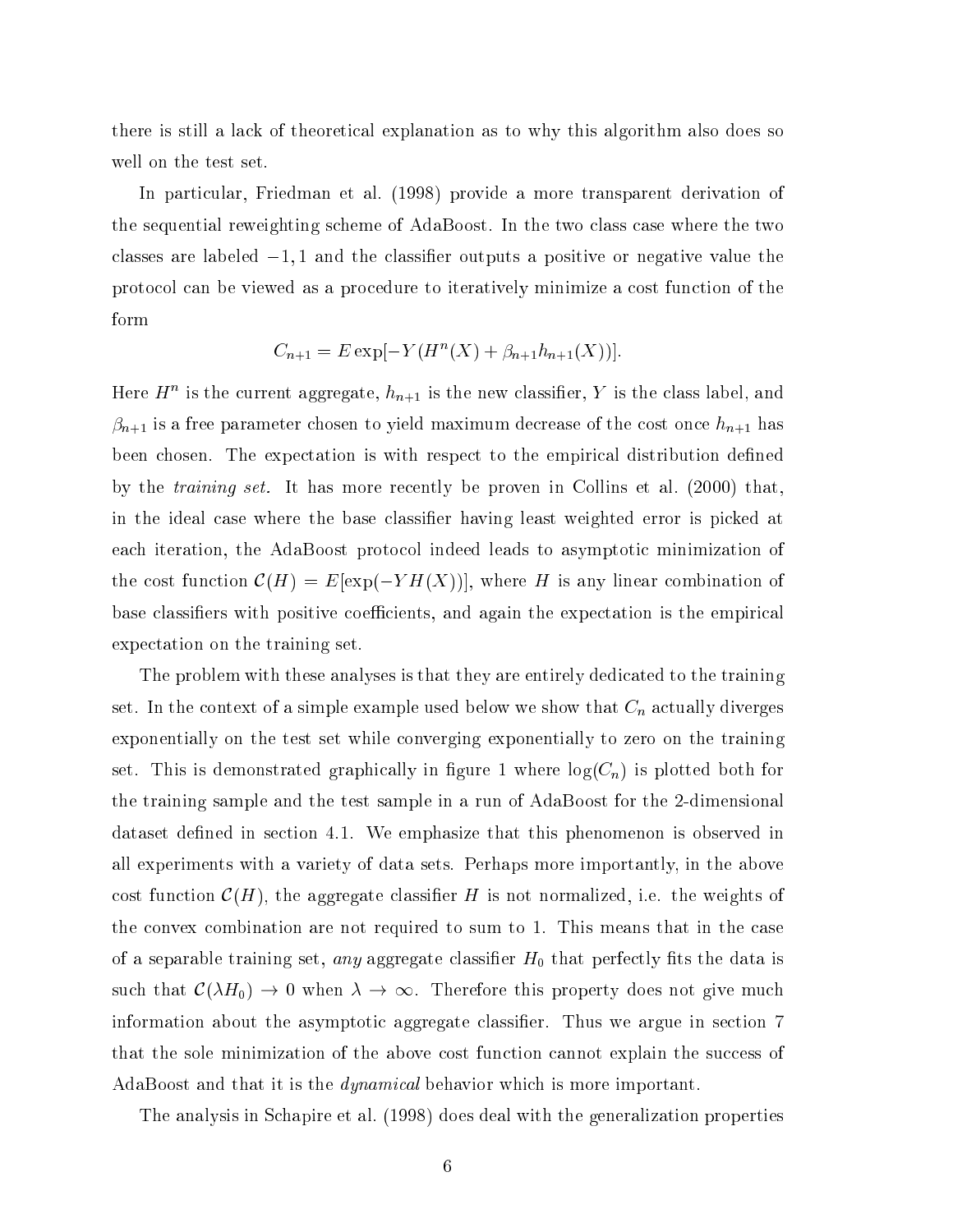

Figure 1:  $log(C_n)$  as estimated from training data (lower curve) and from test data.

of multiple lassier s
hemes. It is based on an extension of a Vapnik-type inequality in the space of convex combinations of classifiers, and on the empirical cumulative distribution function of the margins. The margin of an example is the difference between the weight on the orre
t lass and the weight on the largest among all other lasses. The bounds obtained are very onservative and depend on the lower tails of the empiri
al distribution of the margin. The empiri
al eviden
e given below suggests that simple statistics such as the ACM and ACC, may already explain many of the phenomena and even allow us to predi
t the relative performan
e of various protocols in a number of cases. The tradeoff between the individual performance of ea
h lassier and the onditional dependen
e among the lassiers is expressed more directly through these statistics, though the bounds in Schapire et al. (1998) can be seen as pointing to a tradeoff between obtaining larger margins and reducing the spread of their distribution. Furthermore, we also observe a noti
eable improvement in terms of the stability of the different algorithms when the ACC is low, which does not seem directly explained by the type of bounds cited above.

Thus, although we agree with the analysis of S
hapire et al. (1998) that sequential reweighting s
hemes are onstru
ting an aggregate lassier by making use of the rich structure of convex combinations of base classifiers, the alternative and in a sense more "naive" point of view we emphasize in this paper is to study this convex combination as a probability distribution on the space of classifiers. We then concentrate only on elementary, but robust, properties of this distribution and show that these properties are common to all successful algorithms used to build multiple classifiers. The comparable performance of the different sequential reweighting schemes means that the explanation must lie in something common to all protocols, not the partic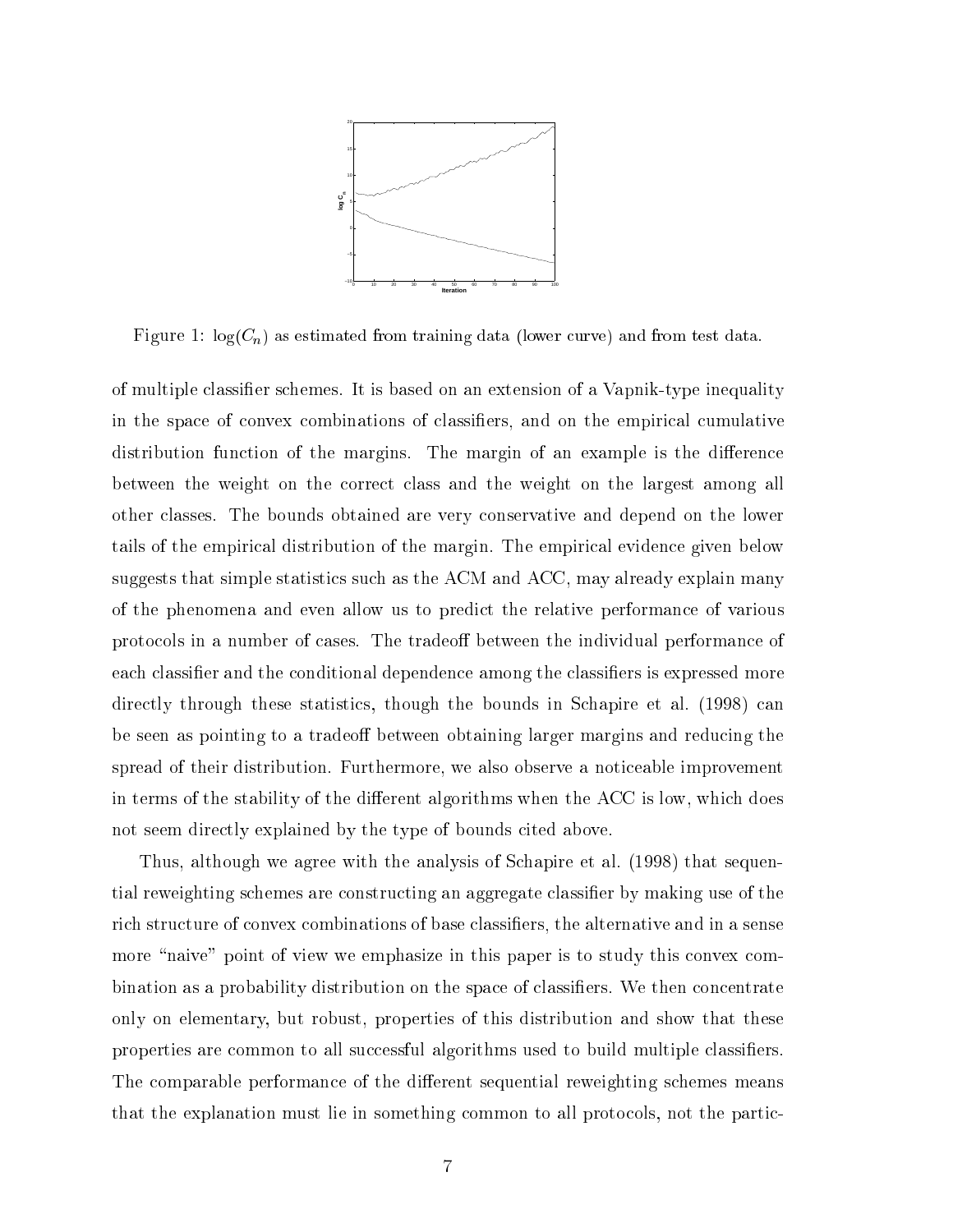ular details of any one of them. We believe it is due to the effective sampling from a distribution in the space of classifiers with a good balance between the ACM and ACC.

#### Protocols for generating multiple classifiers 3

The notations used are the following: X denotes an object to be classified, Y is its associated class belonging to the set  $\{1, \ldots, K\}$ . We assume that we have at hand a (finite or infinite) set H of classifiers. A classifier  $h \in \mathcal{H}$  is a function associating to every object X a probability distribution over  $\{1, \ldots, K\}$ , that is, a vector of sum one belonging to  $[0,1]^{**}$ , that will be denoted by  $h(\Lambda,a), a = 1,\ldots, K$ . Also we set  $C_h(X) = \text{Argmax}_{d=1,\ldots,K} h(X,d)$  and  $e_h(X) = \mathbf{1}_{\{C_h(X)\neq Y\}}$ , namely the indicator of an error. In the experiments we will concentrate on classification trees but will refer to general lassiers whenever the expli
it form of the lassiers is unimportant.

#### Sequential reweighting s
hemes (SRS)

Given a training set  $\mathcal{L} = \{(X_1, Y_1), \dots, (X_L, Y_L)\}\$ a sequence of classifiers  $h_1, \dots, h_N$ an be produ
ed using one of several sequential reweighting s
hemes.

All sequential schemes start with an initial weight vector  $W_1$  for the training data, typically, but not necessarily,  $W_1(l) = 1/L, l = 1, \ldots, L$ . A classifier  $h_1$  is built to fit the training data. The training error  $\varepsilon_1$  of the classifier is obtained. The misclassified points in the training set have their weight increased according to some prescribed formula depending on the error  $\varepsilon_1$ , and the correctly classified points have their weight de
reased. The weights of the training data are renormalized to sum to 1 and produce the new weight vector  $W_2$ . After  $n-1$  classifiers  $h_1, \ldots, h_{n-1}$  have been produced and given an updated weight vector  $W_n$ , a new classifier  $h_n$  is built to fit the weighted training sample. The weighted training error  $\varepsilon_n$  of  $h_n$  is evaluated in terms of the weighted training data. The particular formulas for updating the weights are as follows. Let  $e_n(l) = e_{h_n}(X_l)$  denote the error of classifier  $h_n$  on example l.

#### 1. AdaBoost, (AB).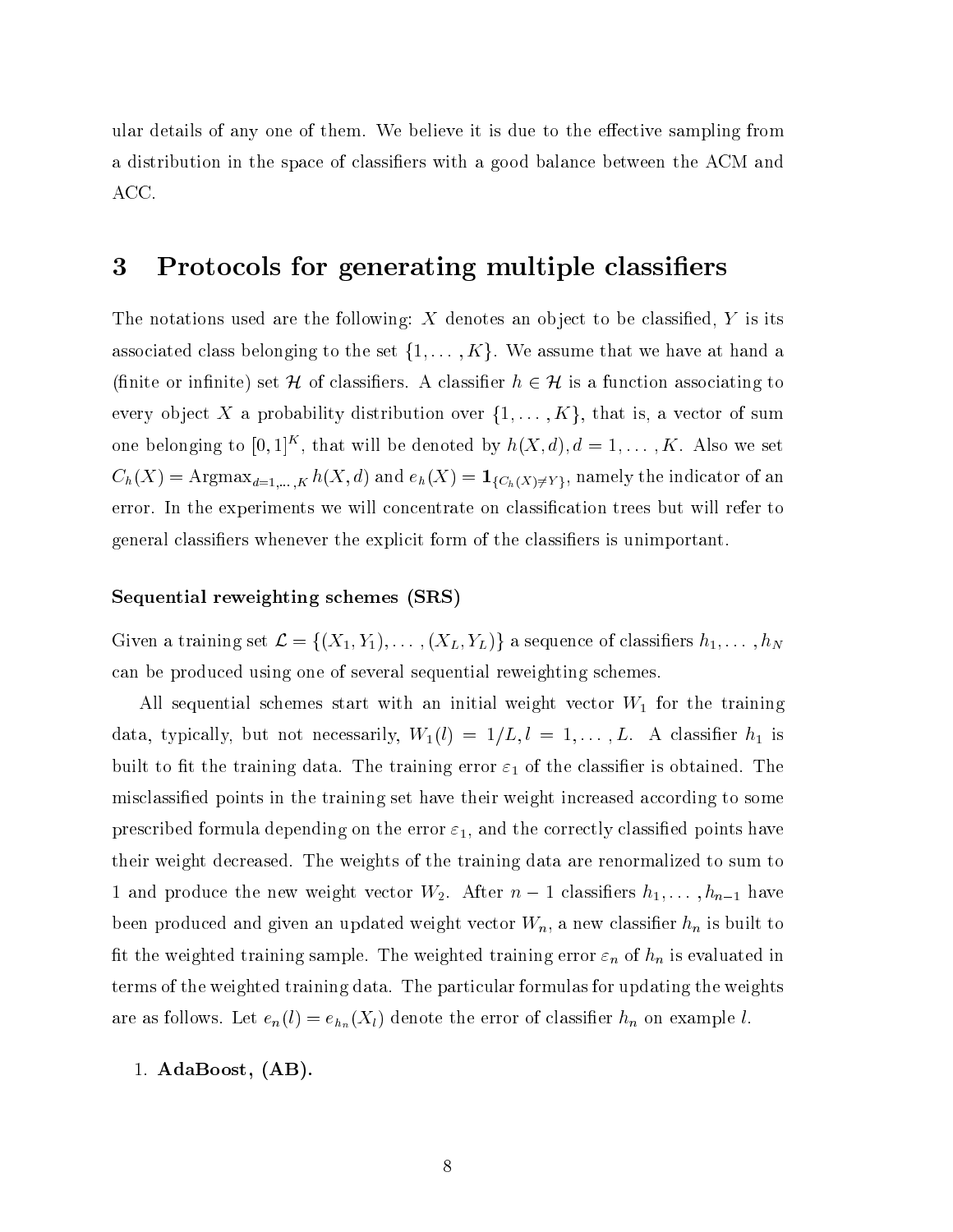$$
W_{n+1}(l) = \begin{cases} \frac{(1-\varepsilon_n)}{\varepsilon_n} W_n, & \text{if } e_n(l) = 1\\ W_n & \text{otherwise.} \end{cases}
$$
 (1)

2. Modified AdaBoost, (MAB). For multi-class problems it is often the case that  $\varepsilon_n >$  .5 and the weight on misclassified points as prescribed in item 1 would decrease. We therefore use a modified updating scheme of the form

<sup>8</sup>

$$
W_{n+1}(l) = \begin{cases} \frac{1}{\varepsilon_n} W_n, & \text{if } e_n(l) = 1\\ W_n, & \text{otherwise,} \end{cases}
$$
 (2)

3. Additive reweighting,  $(AR)$ . Instead of updating the weights by a multipli
ative fa
tor we use an additive update with a non-linearity to maintain positivity. This proto
ol has to our knowledge not been proposed elsewhere, and we designed it for the mainly for comparison with existing protocols.

$$
W_{n+1} = \max(0, W_n + e_n(l) - \varepsilon_n), \tag{3}
$$

4. **Blackwell, (BL).** In addition to the weights a cost  $R_n(l)$  is updated at each step for ea
h data point from whi
h the weights are omputed.

$$
R_{n+1}(l) = R_n(l) + e_n(l) - \varepsilon_n, \text{ and } W_{n+1} = \max(0, R_{n+1}(l)). \tag{4}
$$

This reweighting s
heme arises in game theory where it is alled Bla
kwell's strategy. In the case when the best classifier in  $\mathcal H$  is chosen at each step (in terms of the weighted training data), it an be proved that the aggregate lassier onverges towards a onvex ombination that maximizes the minimum attained margin on the training data. For a more detailed account see to Blanchard (2001). Links between AdaBoost, classification and the theory of games are also dis
ussed in S
hapire and Freund (1996) and Breiman (1997).

#### Randomization

It is possible to introduce randomization in the training procedure of each classifier. In the context of neural networks the architecture can be randomized (see Amit and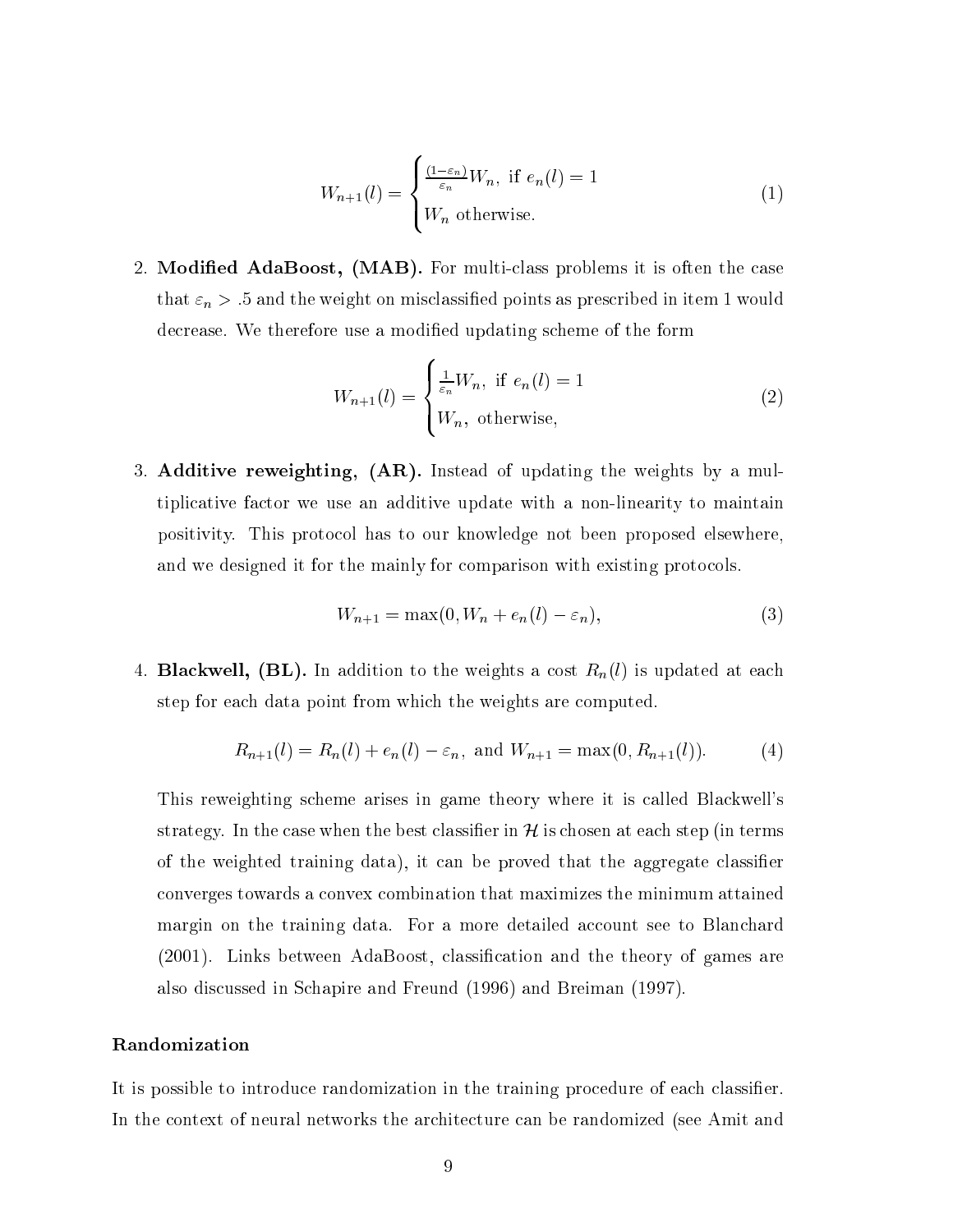Mascaro (2001). In the present context we focus on trees and randomization is a
hieved as follows:

Randomized splits. At each node a random subset of size S of all candidate predictors is entertained. The best split from this subset is chosen. See for example Amit and Geman (1997).

At the two extremes are

- Deterministi sequential reweighting, where no randomization is performed in producing the classifiers, namely **S** is of the size of the predictor vector. This will be denoted as  $S = all$ .
- randomization where  $\mathbf{r} = \mathbf{r} \mathbf{r}$  , where  $\mathbf{r} = \mathbf{r} \mathbf{r}$  are produced in an are produced in  $\mathbf{r} = \mathbf{r} \mathbf{r}$ dependently, namely no reweighting is performed.

Other protocols for producing multiple classifiers have been suggested in the literature, in
luding error orre
ting odes (ECOC), see Dietteri
h and Bakiri (1995), Bayesian sampling, see Blan
hard (1999), Chipman et al. (1998) and bootstrap resampling (Bagging), see Breiman (1996).

#### Aggregating the classifiers

In all the protocols, the aggregate classifier is produced by averaging the output vectors  $h_n(X, \cdot)$  over the sequence of classifiers. Given a set of coefficients  $(\beta_i)_{i=1,...,N}$ , we define the aggregated distribution vector  $H^-(A, \cdot)$  and classifier  $C^-(A)$  as

$$
H^N(X,d) = \sum_{n=1}^N \beta_n h_n(X,d) \quad \text{and} \quad C^N(X) = \text{Argmax}_d H^N(X,d). \tag{5}
$$

In the original AdaBoost protocol the coefficients are defined as

$$
\beta_n = \frac{1}{2} \log \left( (1 - \varepsilon_n) / \varepsilon_n \right),\tag{6}
$$

where  $\varepsilon_n$  is the weighted empirical error of  $h_n$ . For all other protocols we have simply used  $\beta_i \equiv 1/N$ .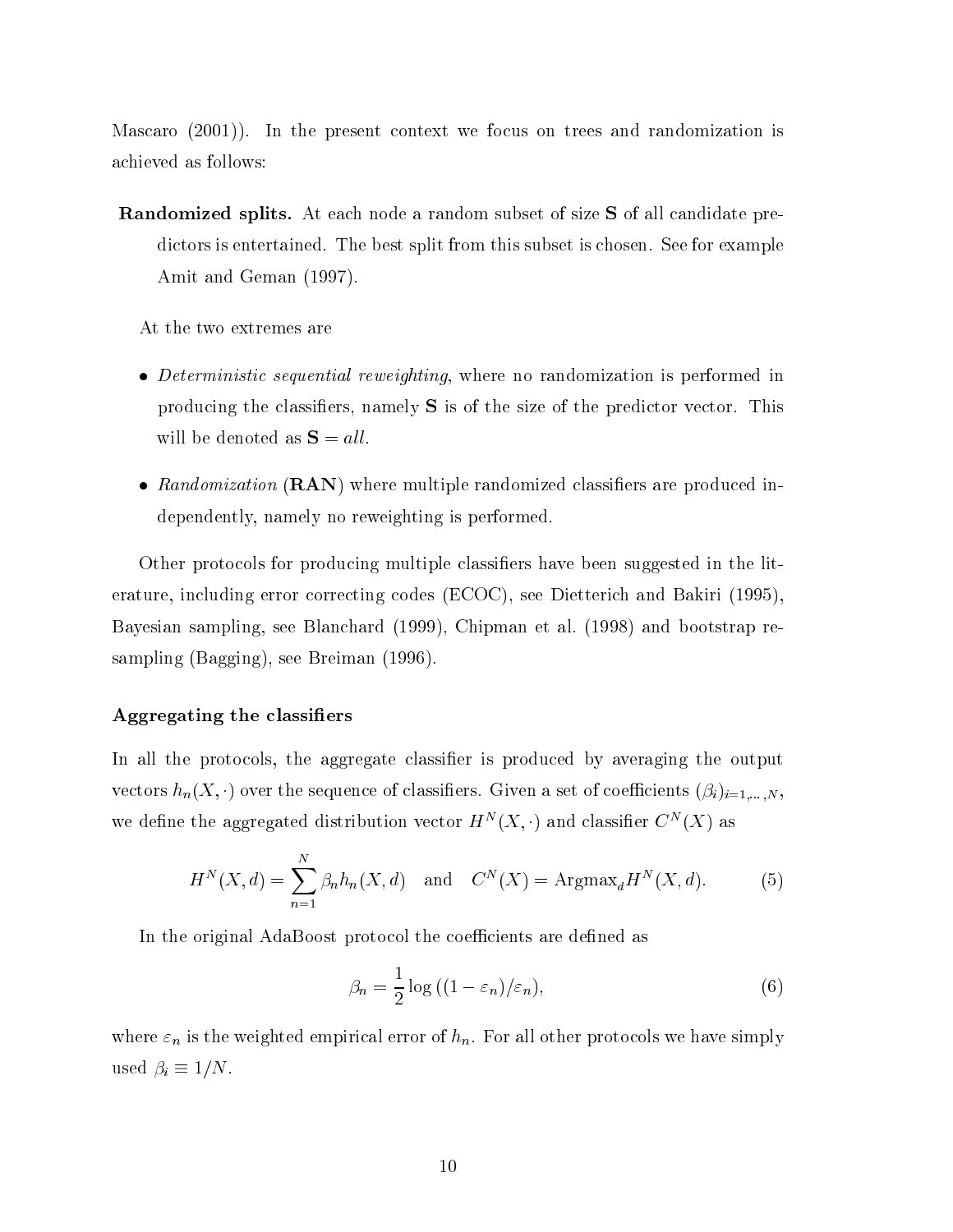### 4 Data sets

The empiri
al eviden
e presented below will be illustrated on two datasets. The first is a simple two class problem in the plane with a very limited number of linear lassiers. The goal primary goal here is visualizing the behavior of the distribution Q. The se
ond involves a real problem of hand written digit re
ognition, using the NIST Standard Database 2.

### 4.1 Artificial example

In order to make the problem non-trivial we choose two classes in the plane distributed according to a mixture of Gaussians. The first class has means at  $(2, 2)$  and  $(-2, -2)$ , with weights  $1/4$ ,  $3/4$  respectively, and the second has means at  $(-2, 2)$  and  $(2, -2)$ with weights  $1/2$ ,  $1/2$  respectively. The skewed weights on one of the classes are specifically chosen to demonstrate certain properties of sequential reweighting. We purposely pi
k a small size training set, 20 points per lass to study varian
e properties of these lassiers with respe
t to the training set. Figure 2 shows a training sample of 20 points perlass alongside a test sample of 500 points per lass.

The classifiers employed are stumps (depth one trees) determined by a finite number of separating lines in the plane. A line is defined by a couple  $(\theta, \tau)$ , where  $\theta$  is an angle and  $\tau$  a scalar. Setting  $v_{\theta}$  the unit vector in direction  $\theta$ , the associated classifier predicts class 1 for the  $\chi$  positive "half-plane  $\{x \in R^+ | \langle v_\theta, x \rangle = \tau > 0\}$ "and class 2 for the "negative" half-plane. Specifically we define 10 uniformly spaced angles with 11 uniformly spa
ed thresholds. Thus in total there are 110 possible features or splits. Note that this model an also be interpreted as a per
eptron ar
hite
ture.

### 4.2 NIST handwritten hara
ter database

The NIST Standard Database 2 ontains 223000 binary images of handwritten digits. We use this data set to demonstrate the power of a wide range of multiple classifier proto
ols for real data. No sophisti
ated pre-pro
essing is performed prior to the  $\mathbf{h}$  is of dimension higher than  $\mathbf{h}$ is subsampled to that size. Smaller images are not modified. A collection of 62 binary local features  $X_{\alpha}$ ,  $\alpha = 1, \ldots, 62$  are defined. These represent a coarse to fine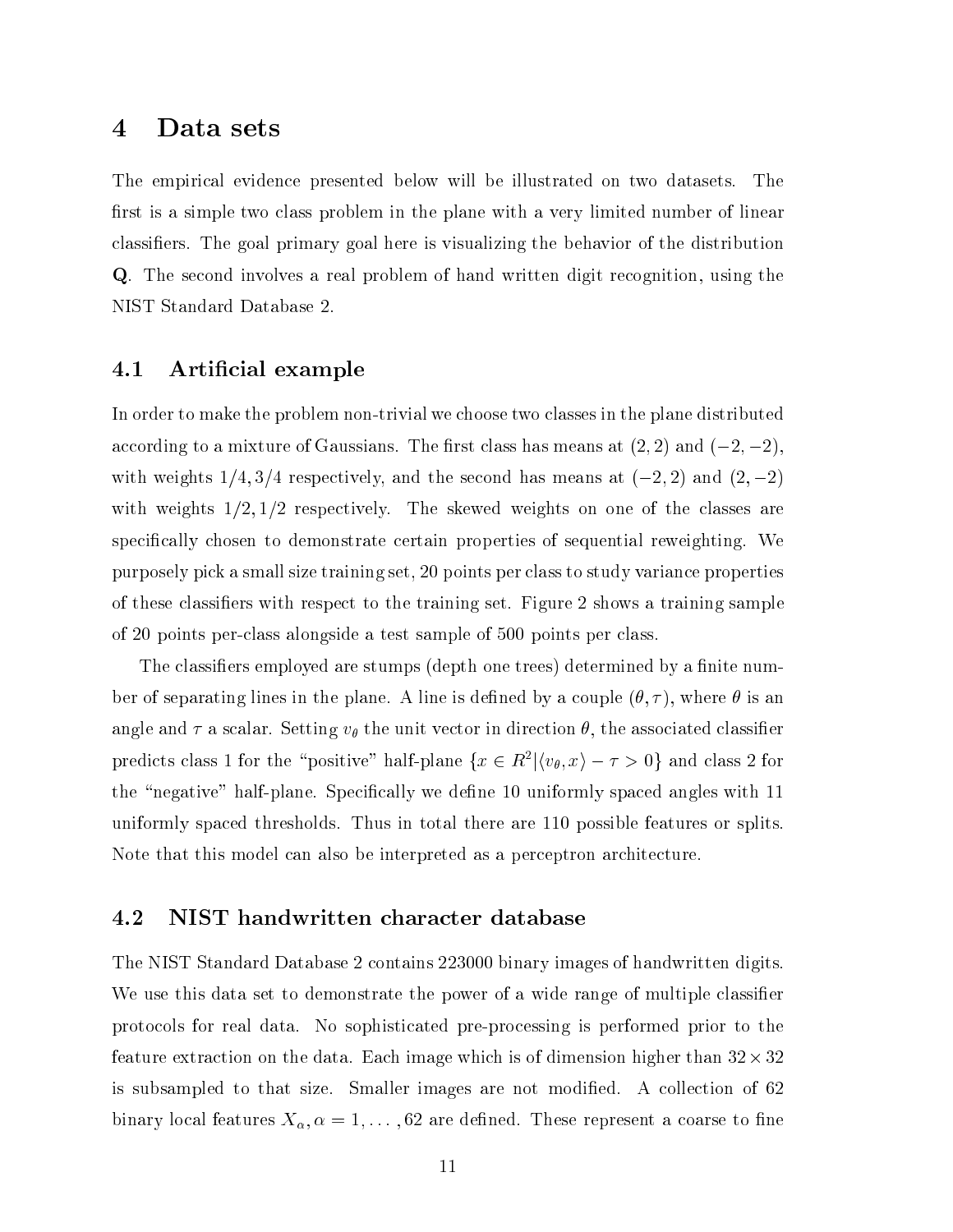

Figure 2: Left: A training sample of 20 data points per class. The first class is a mixture of two Gaussians centered at  $(-2, -2)$ ,  $(2, 2)$  with weights  $3/4$ ,  $1/4$  respectively. The second class is an equal mixture with centers at  $(-2, 2), (2, -2)$ . Right: A test sample of 500 per lass.

quantization of the population of 4 - 4 binary sub-images. A detailed des
ription of these features an be found in Amit and Geman (1997). The response of a feature at a point x in the image is denoted  $X_{\alpha}(x)$ . Several features could be 'on' (i.e.  $X_{\alpha}(x) = 1$ ) at the same point. In order to ensure invariance of the classifier to a wide range of deformations the features are 'spread' by defining disjunctions over large neighborhoods. Specifically let  $A_{\alpha}(x) = \max_{y \in N_s(x)} A_{\alpha}(y)$ , where  $N_s(x)$  is an  $s \wedge s$ neighborhood of x, here we use  $s = 15$ .

The predictor vector used for the classification trees is then

$$
\{\tilde{X}_{\alpha}(x), \alpha = 1, \ldots, 62, x \in G\},\
$$

where G is the 32-top theory. The size for prediction the prediction of size 6232323232 63, 488. In growing classification trees for this data set we have varied two parameters: S - the size of the random sample of predictors from which the optimal predictor is chosen at each node of the tree, and  $\mathbf{m}$  - the minimal weight on the second largest class to allow a node to split. Note that this is the only stopping rule used in tree growing, the larger m the shallower the trees.

## 5 Asymptotic analysis in the number of classifiers

In this section we present an analysis of the sequential reweighting schemes, asymptotically in the number of classifiers. In other words we assume that the empirical average of the process  $h_1, h_2, \ldots, h_N, \ldots$  as given in equation (5), can be replaced by an expected value with respect to a limiting distribution  $Q$  on the space of classifiers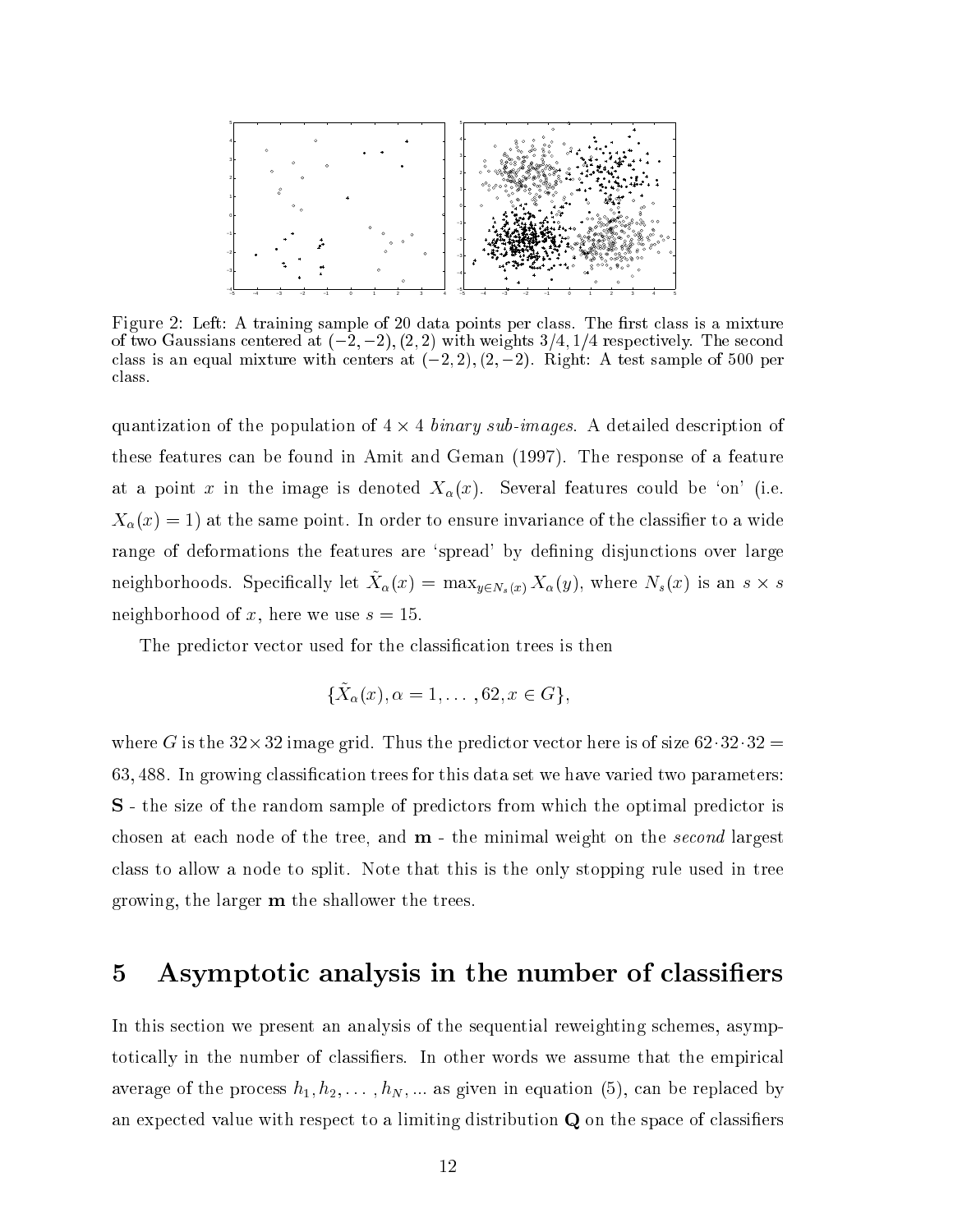which is determined by the protocol and by the training sample  $\mathcal{L}$ .

We therefore replace  $\pi^+$  defined in equation (5) and the associated classifier by

$$
H_{\mathbf{Q}}(X) = E_{\mathbf{Q}}[h(X)], \text{ and } C_{\mathbf{Q}}(X) = \text{Argmax}_{d} H_{\mathbf{Q}}(X, d). \tag{7}
$$

Note however that the same analysis can be applied to the empirical distribution  $\mathbf{Q}^N$ determined by the first  $N$  classifiers.

#### 5.1 A varian
e de
omposition

In the analysis to come we will make use of the population conditional probability distribution of a point X given  $Y = c$ , denoted by  $P_c$ , and the associated conditional expectation and variance operators will be denoted  $E_c$  and  $Var_c$ . Define the vectors of average aggregates onditional on lass as

$$
M_c(d) = E_c[H_{\mathbf{Q}}(X, d)] = E[H_{\mathbf{Q}}(X, d)|Y = c],
$$
\n(8)

for  $d = 1, \ldots, K$ . The *average conditional margin* (ACM) for class c is defined as

$$
\theta_c = \min_{d \neq c} (M_c(c) - M_c(d)). \tag{9}
$$

We assume that  $\theta_c > 0$ . This assumption is very weak since it involves only the average over the population of class  $c$ . It is quite natural since one would not expect good classification results when it is violated. Indeed as shown below it is satisfied in all ases.

Given that  $\theta_c > 0$ , the error rate for class c depends on the extent to which the aggregate classifier  $H_{\mathbf{Q}}(X, d)$  is concentrated around  $M_c(d)$  for each  $d = 1, \ldots, K$ . The simplest measure of concentration is the variance of  $H_{\mathbf{Q}}(X, d)$  with respect to the distribution  $P_c$ . Using Chebyshev's inequality we write a coarse bound on the misclassification probability with respect to  $P_c$  as follows.

$$
P_c(C_{\mathbf{Q}}(X) \neq c) \leq P_c(H_{\mathbf{Q}}(X, c) < M_c(c) - \theta_c/2) \\
+ \sum_{d \neq c} P_c(H_{\mathbf{Q}}(X, d) > M_c(d) + \theta_c/2) \\
\leq \sum_{d=1}^K P_c(|H_{\mathbf{Q}}(X, d) - M_c(d)| > \theta_c/2) \\
\leq \frac{4}{\theta_c^2} \sum_{d=1}^K Var_c[H_{\mathbf{Q}}(X, d)].\n\tag{10}
$$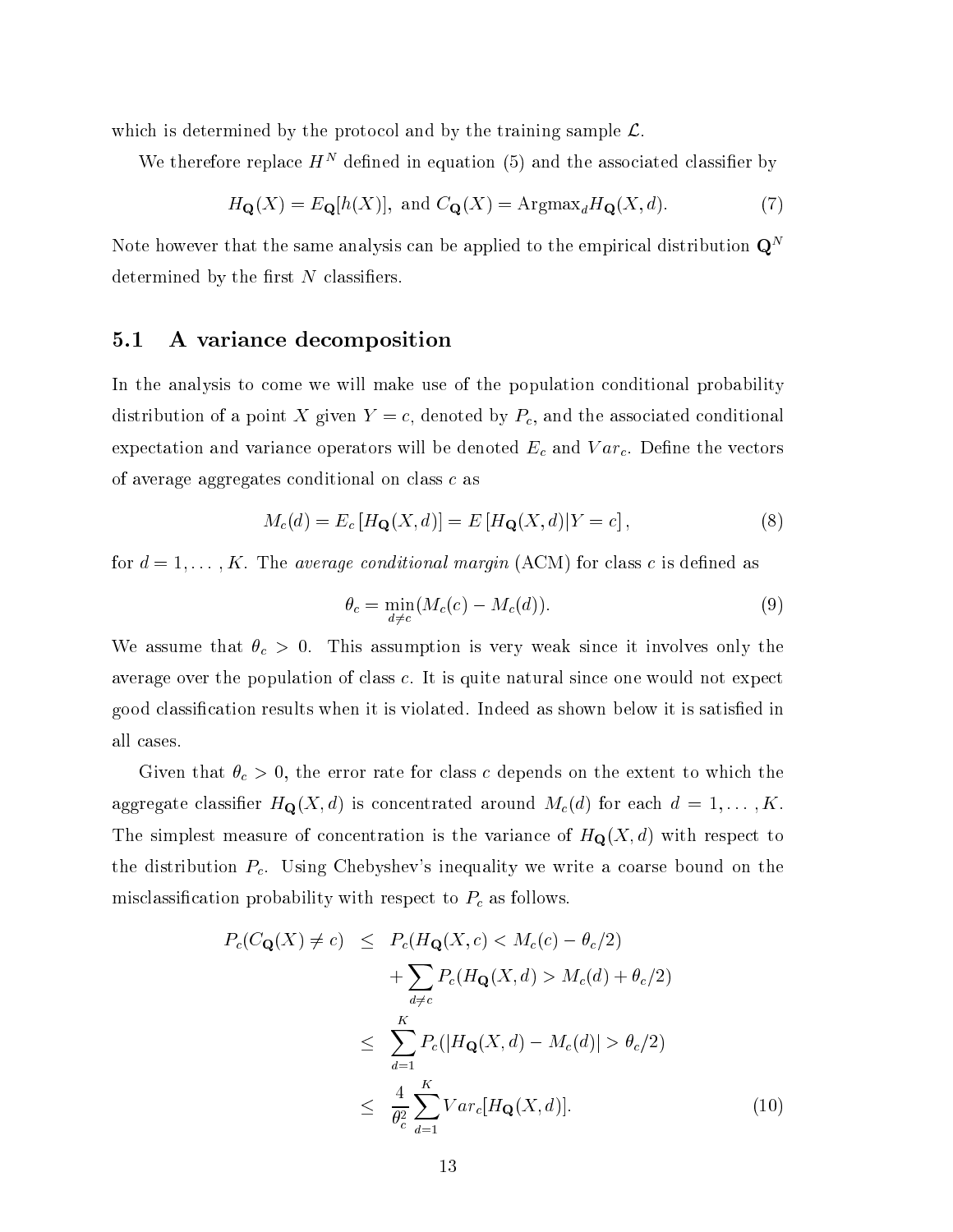Of ourse Chebyshev's inequality is oarse and will not give very sharp results in itself, be we state it here as a landmark pointing to the relative importan
e of margin and variance, and to the tradeoff between the two quantities.

We rewrite each of the variance terms of the last equation as

$$
Var_c[E_{\mathbf{Q}}h(X,d)] = E_c[E_{\mathbf{Q}}h(X,d)]^2 - [E_cE_{\mathbf{Q}}h(X,d)]^2
$$
  
\n
$$
= E_{\mathbf{Q}\otimes\mathbf{Q}}E_c[h_1(X,d)h_2(X,d)] - E_{\mathbf{Q}\otimes\mathbf{Q}}[E_c[h_1(X,d)]E_c[h_2(X,d)]]
$$
  
\n
$$
= E_{\mathbf{Q}\otimes\mathbf{Q}}Cov_c[h_1(X,d),h_2(X,d)] = \gamma_{c,d},
$$
\n(11)

where the notation  $\blacksquare$  with the notation is independent in the sampled independent independent  $g$ from the distribution Q. We can therefore interpret this variance term as the conditional covariance of two classifiers independently sampled from **Q**. We call this quantity the *average conditional covariance* (ACC). Even if  $Q$  is a discrete distribution, such as that provided by a particular run of  $N$  classifiers, when it is supported on a moderate number of lassiers, it is dominated by the onditional ovarian
es of which there are order *iv*, and not the conditional variances of which there are order  $N$  .

### 5.2 Conditional and unconditional dependence

It should be emphasized that two classifiers, provided that they achieve reasonable classification rate (that is, better than just picking a class at random) will not be unconditionally independent. If we do not know the class label of a point, and vector , is large at the second control  $\alpha$  is the second  $\alpha$  is the  $\alpha$  -regarding our expectations  $\alpha$  . The  $\alpha$ (i.e. i.e. i))  $\lambda$  is a complete different in a set of we we we we were completed in a set of  $\lambda$  , then knowing  $h_1(X)$  would hardly affect our guess about  $h_2(X)$ . This is the motivation behind the notion of weak onditional dependen
e.

This is in ontrast to the measure of dependen
e introdu
ed in Dietteri
h (1998), which involves the unconditional covariance. The  $\kappa$  statistic used there is

$$
\kappa(h_1, h_2) = \frac{\sum_d Cov[h_1(X, d), h_2(X, d)]}{1 - \sum_d Eh_1(X, d) Eh_2(X, d)},
$$

A simple de
omposition of the numerator yields:

$$
Cov[h_1(X, d), h_2(X, d)] = ECov[h_1(X, d), h_2(X, d)|Y] + Cov[E[h_1(X, d)|Y], E[h_2(X, d)|Y]].
$$
\n(12)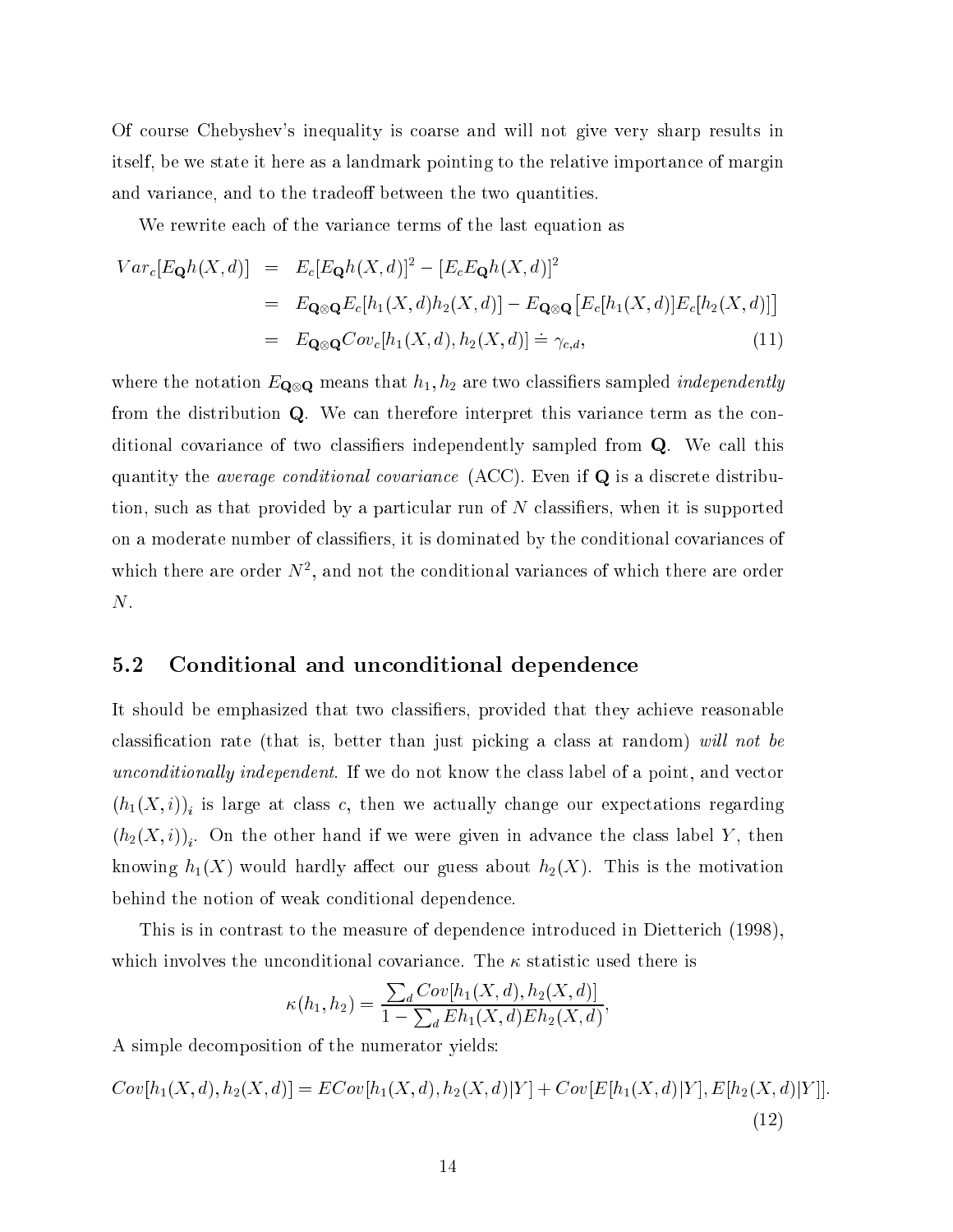The first term is related to equation  $(11)$  and should therefore be small on average over classifiers. However the second term can be relatively large since on average we expect both classifiers to produce similar results in terms of the conditional expectation  $E_c h_i(X, d), d = 1, \ldots, K$ . Also this second term in no way affects classification rates.

In Breiman (1999) a different measure of dependence is used which although unconditional is very closely related to the conditional one defined here. It is defined as

$$
Var\left[H_{\mathbf{Q}}(X,Y) - \max_{d \neq Y} H_{\mathbf{Q}}(X,d)\right]
$$
  
=  $E_{\mathbf{Q} \otimes \mathbf{Q}} Cov\left(h_1(X,Y) - \max_{d \neq Y} E_{\mathbf{Q}}h(X,d) ; h_2(X,Y) - \max_{d \neq Y} E_{\mathbf{Q}}h(X,d)\right)$ . (13)

Here Q denotes some distribution on classifiers. In this case the second term in the ovarian
e de
omposition of equation (12) will be very small, be
ause all that is observed is the expected difference between the weight on the true class and the mode outside the true lass, this should be more or less the same for all lasses. Another attra
tion of this measure of dependen
e is that the quantity

$$
P\bigg[H_{\mathbf{Q}}(X,Y) - \max_{d \neq Y} H_{\mathbf{Q}}(X,d) < 0\bigg]
$$

is precisely the misclassification probability. However this condition is not given directly in terms of the relationship between two independently sampled classifiers. It depends in a complex way on the expected classifier.

### 6 Experimental results

#### $6.1$ The ACC-ACM tradeoff

For the experimental results we use the classifier  $H^+$  defined in equation 5, which for large N is taken as an approximation to  $H<sub>Q</sub>$ . The data in the test set are used to approximate population means. Let  $\mathcal{L}_c$  denote the points of class c in the test set, Define

$$
\hat{M}_c(d) = \frac{1}{|\mathcal{L}_c|} \sum_{\mathcal{L}_c} H^N(X, d),\tag{14}
$$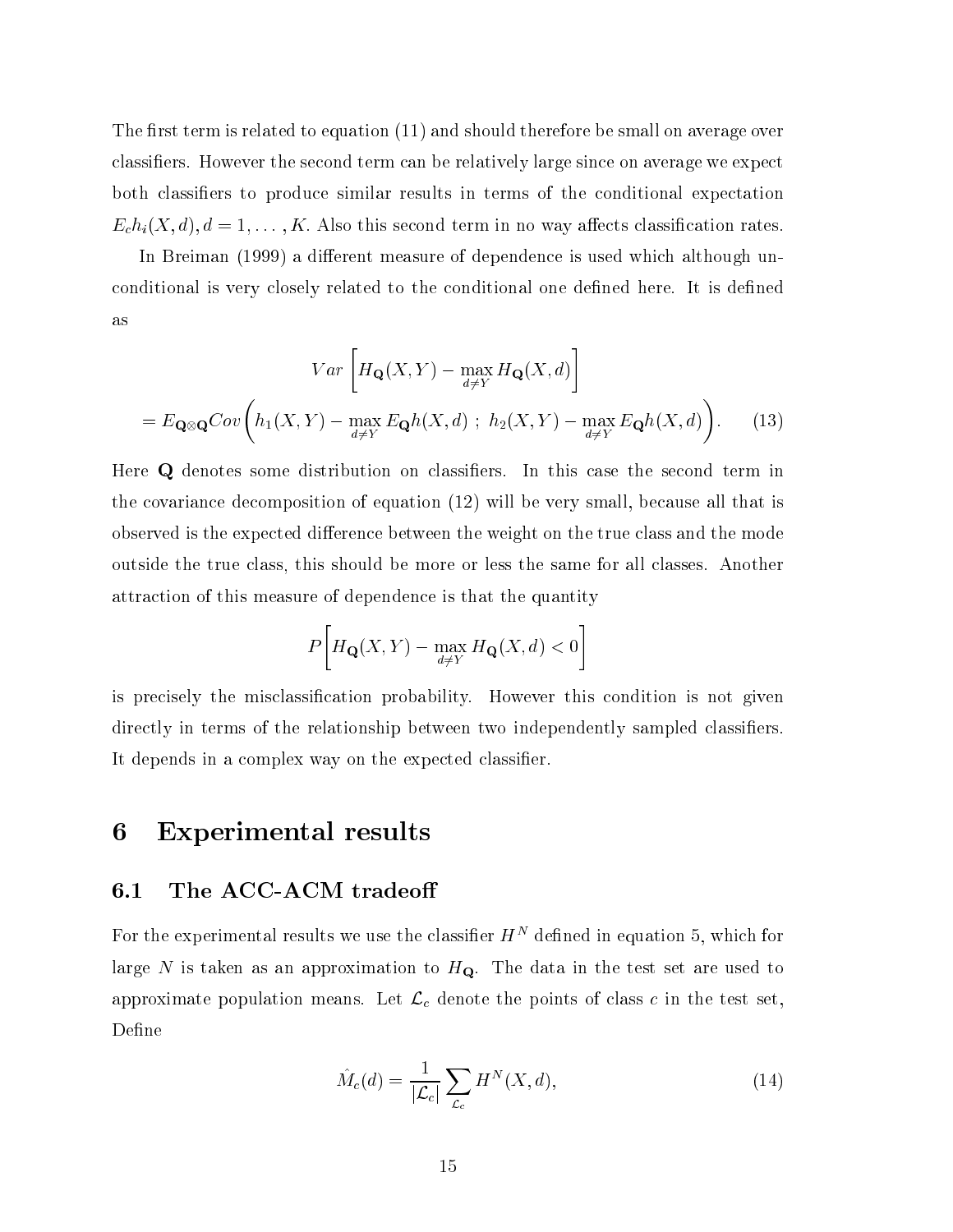| Protocol       | $N=1$          | $N=10$    | $N=20$ | $N = 50$ | $N = 100$  | $N = 1000$ | $N = 1000$ | $N = 1000$ |  |
|----------------|----------------|-----------|--------|----------|------------|------------|------------|------------|--|
|                | $S=2$          | $S=2$     | $S=2$  | $S=2$    | $S=2$      | $S=2$      | $S = 50$   | $S = all$  |  |
| $\hat{c}$      | .590           | .762      | .840   | .893     | .903       | .900       | .895       | .877       |  |
| $\hat{\theta}$ | .178           | .197      | .189   | .175     | .163       | .135       | .223       | .234       |  |
| $\hat{V}$      | .261           | $.035\,$  | .017   | .008     | .006       | .004       | .013       | .021       |  |
| Std. $\theta$  | .171           | .043      | .034   | .020     | .027       | .022       | .038       | .046       |  |
| AdaBoost       |                |           |        |          |            |            |            |            |  |
|                | Protocol       | $N=1$     | $N=1$  | $N=20$   | $N = 1000$ | $N = 1000$ | $N = 1000$ |            |  |
|                |                | $S = all$ | $S=2$  | $S=2$    | $S=2$      | $S=10$     | $S=20$     |            |  |
|                | $\hat{c}$      | .744      | .590   | .639     | .642       | .743       | .752       |            |  |
|                | $\hat{\theta}$ | .488      | .197   | .178     | .176       | .347       | .399       |            |  |
|                | $\hat{V}$      | .320      | .262   | .037     | .027       | .109       | .148       |            |  |
|                | Std. $\theta$  | .100      | .171   | .036     | .028       | .040       | .043       |            |  |
| RAN            |                |           |        |          |            |            |            |            |  |

Table 1: Results for various protocols. 20 samples per class in training, and 500 per class in testing. S is the number of randomized splits (maximum number is  $110$ ). All values are averages over 50 training sets, except for  $\mathfrak{z}_W$  ,  $\mathfrak{v}_W$  which is the standard deviation or  $\mathfrak{v}_W$  over the 50 training sets.

and

$$
\hat{V}_c(d) = \frac{1}{|\mathcal{L}_c|} \sum_{\mathcal{L}_c} [H^N(X, d)]^2 - [M_c(d)]^2.
$$
\n(15)

These are simply the empirical versions of the quantities defined in equations 8 and 11 respectively. Averaging over the  $K$  classes define

$$
\hat{\theta} = \frac{1}{K} \sum_{c=1}^{K} [\hat{M}_c(c) - \operatorname{Argmax}_{d \neq c} \hat{M}_c(d)],
$$

and

$$
\hat{V} = \frac{1}{K} \sum_{c=1}^{K} \sum_{d=1}^{K} \hat{V}_c(d).
$$

The quantities y and v will denote the same quantities estimated from the training set. Finally  $\hat{c}$  will denote the classification rate estimated from the test set.

For the synthetic example table T provides  $\iota, \nu, \nu$  for a variety of protocols averaged over 50 randomly generated training sets of size 20 points per lass. The last row gives the standard deviation or  $\sigma$  over the 50 training sets and is relevant for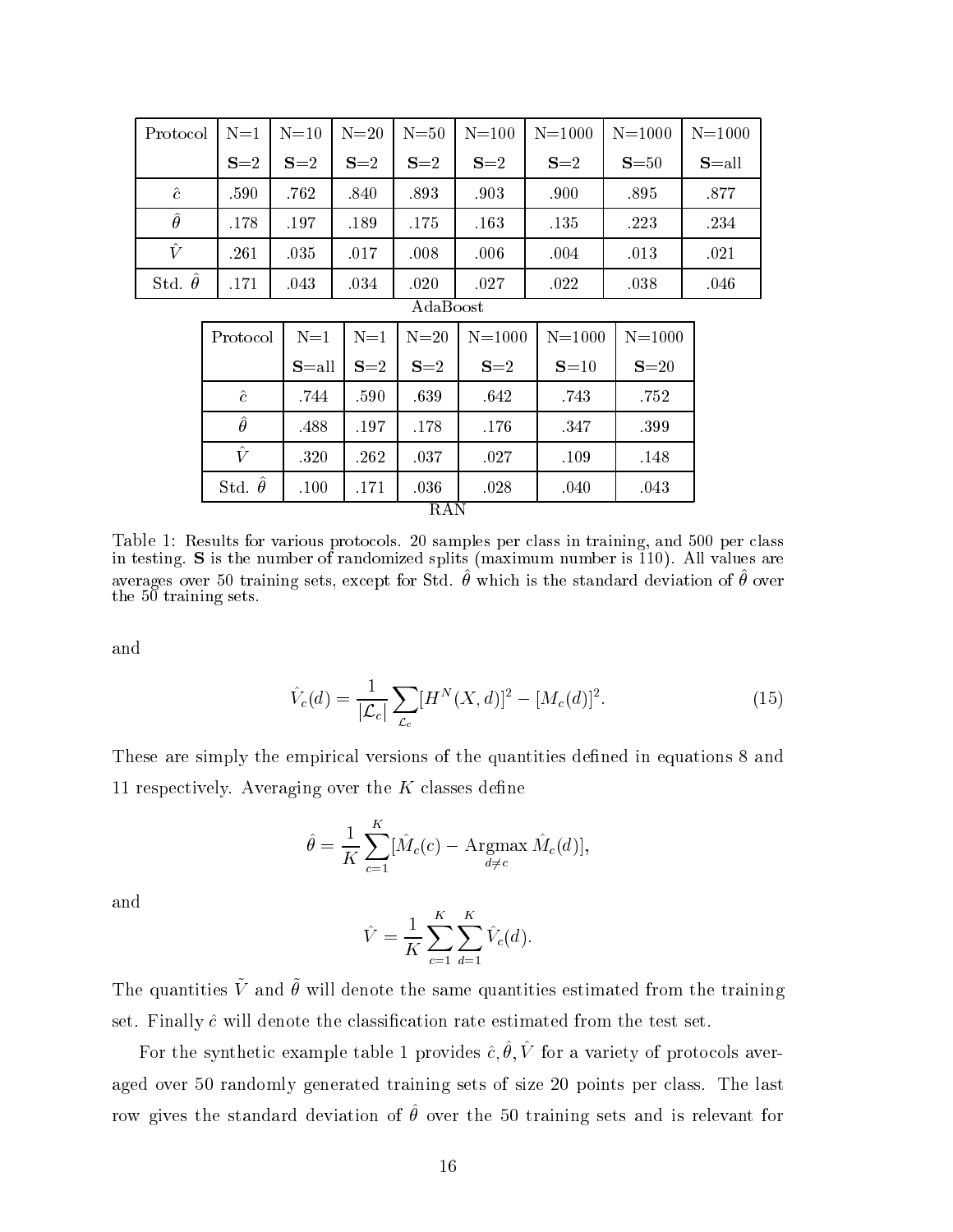quantifying the stability with respe
t to training data (see below). The important observation is  $\hat{V}$  decrease dramatically as a function of the number N of classifiers. Let  $\mathbf{Q}^+$  denote the empirical distribution on classifiers obtained after *I*V flerations (the average of N classifiers). For a small number of classifiers the distribution  $\mathbf{Q}^N$ is highly concentrated and the variance of the aggregate classifier is dominated by the variances of the individual classifiers. The magnitude of these can be read off the first columns of table 1, where only 1 classifier is produced (the variance is of the order of .3). As the number of lassiers in
reases, Q<sup>N</sup> be
omes more spread out and stabilizes. The variance of the aggregate becomes dominated by the covariances, and drops to an asymptotic value (which depends on the protocol) — as low as  $.004$  for ertain proto
ols.

The same phenomenon is observed in experiments on the NIST database. In the first set of experiments the number of training samples is 100,000 and the results are tested on another 50,000 samples. For a particular choice of the parameters,  $S = 1000$  and  $m = 100$  and using the modified AdaBoost protocol (MAB), in figure  $\sigma$  we prot  $c, v, v$  as a function of the number of trees. It is interesting to note that  $\sigma$  decreases with the number or trees until it more or less reaches the asymptotic value at  $N = 100$ . The decrease in  $V$  compensates for this and the classification rate increases and asymptotes at .993. This is a highly competitive classification rate on this data set.

The outcomes for a number of other protocols where both **m** and **S** are varied with pure randomization (RAN) and 3 forms of sequential reweighting (MAB, AR,  $D\bar{D}$ ), are shown in table 2. Again one notices the tradeon between  $\bar{V}$  and  $\bar{V}$ , and it is lear that the best performan
e is a
hieved with relatively low values of ^ . The poor performan
e of the proto
ols using randomization alone is due to the relatively  $\max$  value of  $V$ . Although randomization goes a long way towards decreasing the average covariance it seems to be consistently missing some problematic points and hence maintaining a higher conditional correlation between the trees. On the other hand for randomization with no reweighting the training error rate is a very reliable predi
tor of the test error rate, in sharp ontrast to the reweighting proto
ols where the training error rate is typically zero. Higher classification rates can be obtained with randomization alone if deeper trees are grown. In section 6.3 we revisit the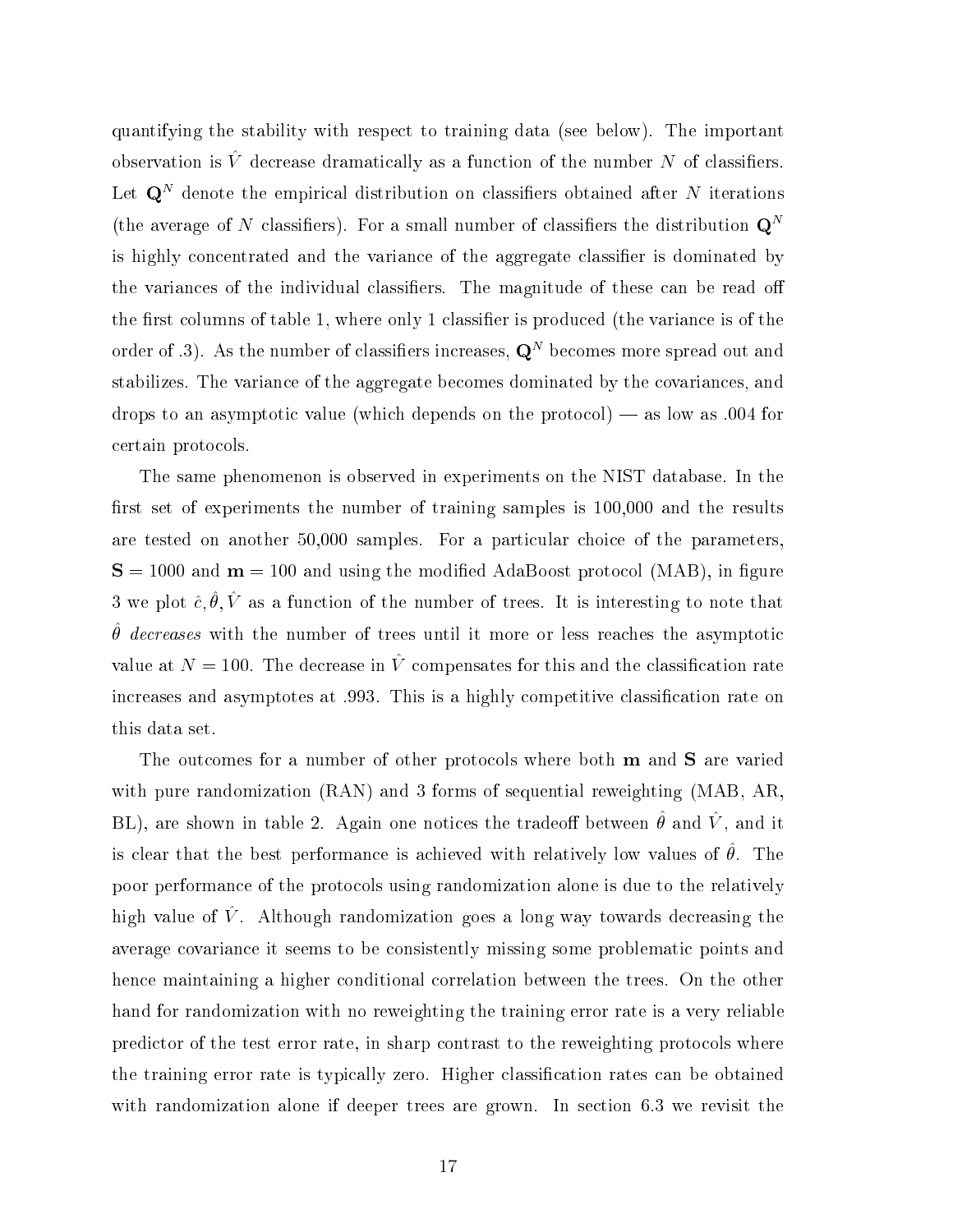

Figure 3: Behavior of  $\hat{c}$ ,  $\theta$ , V as a function of the number of trees. MAB,  $\mathbf{m}$ =100,  $\mathbf{R}$ =1000

| Protocol  | $m = 100$  | $m=20$ | $m = 100$  | $m=20$ | $m = 100$  | $m=20$ | $m = 100$  | $m=20$ |
|-----------|------------|--------|------------|--------|------------|--------|------------|--------|
|           | $S = 1000$ | $S=20$ | $S = 1000$ | $S=20$ | $S = 1000$ | $S=20$ | $S = 1000$ | $S=20$ |
|           | (RAN)      | (RAN)  | (MAB)      | (MAB)  | (AR)       | (AR)   | (BL)       | (BL)   |
| $\hat{c}$ | .9735      | .9840  | .9933      | .9929  | .9923      | .9919  | .9925      | .9927  |
| $\theta$  | .799       | .669   | .422       | .586   | .563       | .667   | .461       | .619   |
| V         | .042       | .032   | .012       | .020   | .017       | .022   | .012       | .019   |

comparison between different protocols.

Table 2: Classification rates,  $M$  and  $V$  for a number of sequential reweighting protocols

In the NIST experiment an actual functional relationship emerges. A log-linear regression was performed of the test error rate  $e = 1 - e$  on  $\sigma$  and  $\gamma$  , i.e. the average margin and average onditional varian
e estimated from training. The 8 experiments reported in table 2 were used and some additional ones, all in all 24 experiments. The regression of log e against log v=and log v=lefts a :942 R -statistic with the following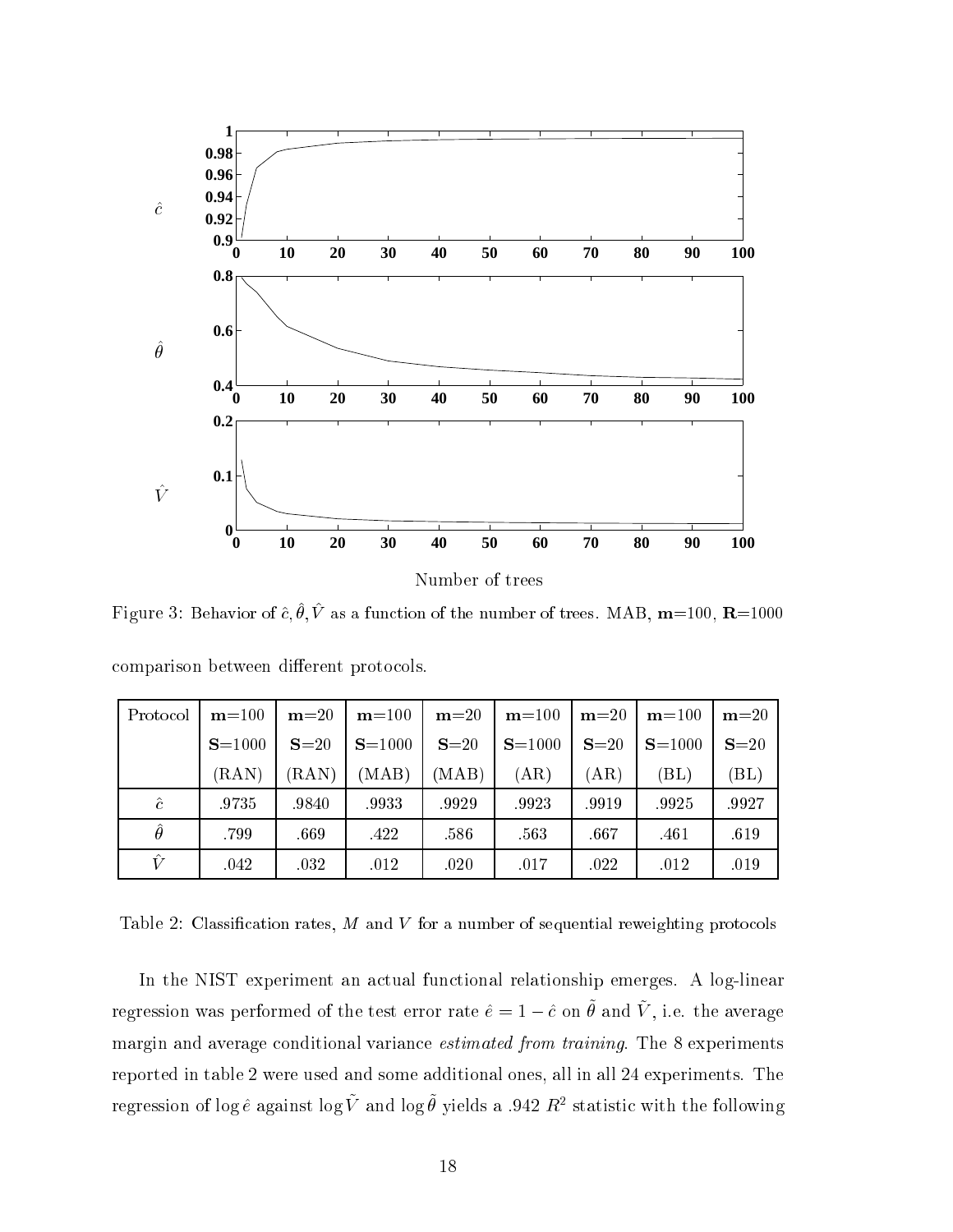

Figure 4: Scatter plot of predicted log error rates vs. real log error rates.

regression equation:

$$
\log(\hat{e}) = -.024 - 1.00 \log(\tilde{\theta}) + 1.19 \log(\tilde{V}).
$$

The scatter plot of predicted vs. real error rates for the 24 protocols is shown in figure 4 with varying values of  $S$  various stopping rules on the growth of the trees and different types of sequential reweighting.

Of course this relationship does not depend only on training statistics, since the coefficients have been estimated using the test error; however once the coefficients are estimated it is quite reliable in evaluating the relative performan
e of two ompeting protocols.

#### 6.2 Stability

The variability with respect to the training set, expressed for example in the variability of the lassi
ation rate or in the average margin is greatly redu
ed by the aggregation proto
ols. For the syntheti data set table 1 shows the standard deviation of the margins, which are estimated on a large test set, with respect to classifiers produced with 50 random training sets. These clearly decrease with the number of classifiers in the aggregate, reaching a small asymptotic value. Furthermore, although the error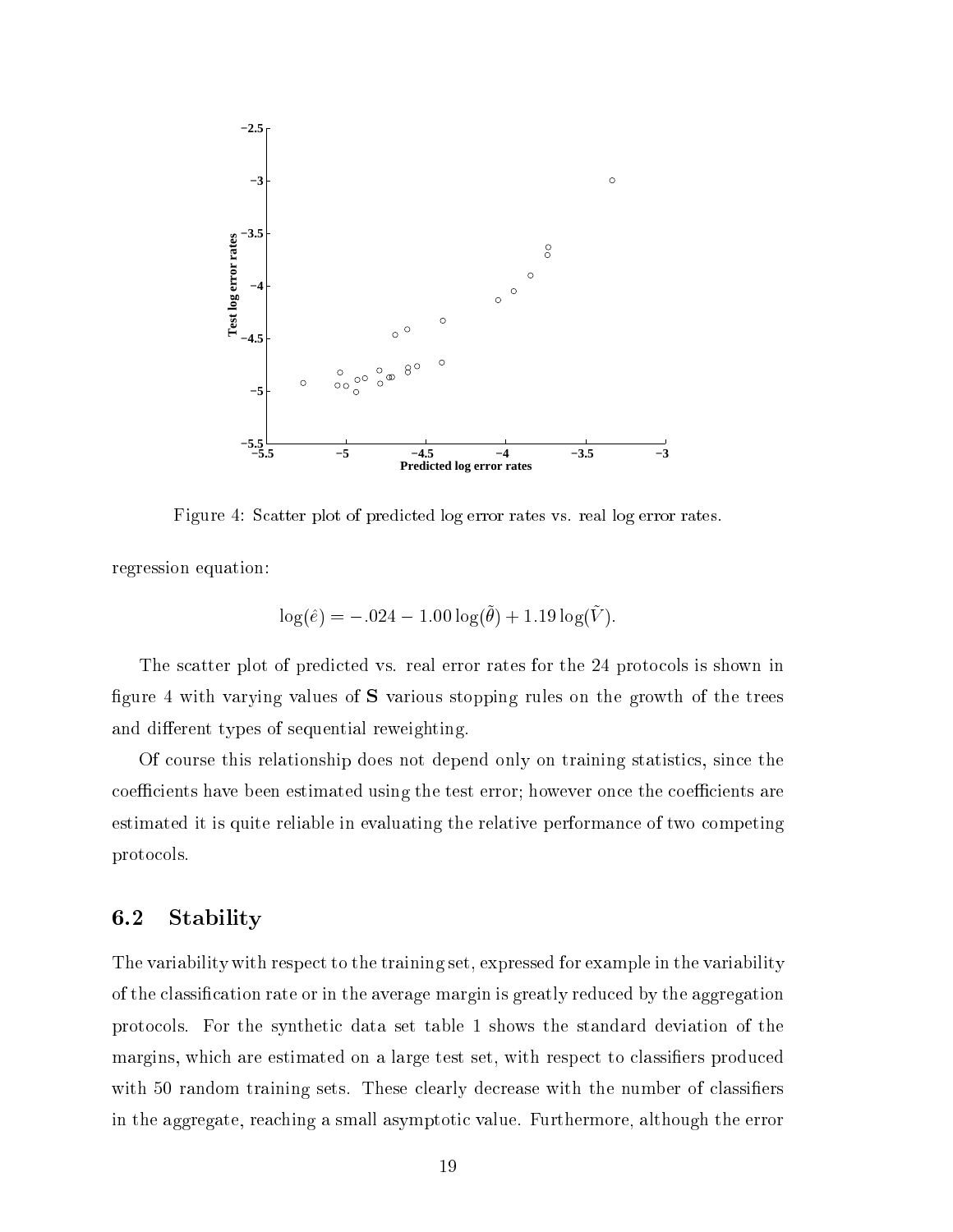in estimating those small values is probably too large to draw strong conclusions, it appears that this asymptotic value is smaller when the ACC is smaller, suggesting that proto
ols redu
ing the asymptoti ACC also lead to greater stability.

|           | std. $\hat{c}$ | std. $\hat{\theta}$ | std. $\hat{V}$ |
|-----------|----------------|---------------------|----------------|
| 1 tree    | .0239          | .0334               | .0074          |
| 5 trees   | .0041          | .0134               | .0015          |
| 10 trees  | .0021          | .0099               | .0009          |
| 100 trees | .0008          | .0057               | .0004          |

 $\Gamma$  radio  $\Gamma$ . Standard deviation of  $\epsilon$ , V, and 0 over 100 training sets, computed for one tree training sets were sampled. Protocol used.  $S = 20$ ,  $m = 20$ , modified AdaBoost.

The same experiment was performed on the NIST data set. Random samples of size 5000, were produ
ed 100 times from the larger 100,000 point training data set. For each training sample we grew 100 trees with a fixed protocol. In table 3 we show the decrease in the standard deviation over the 100 experiments of  $\epsilon, \nu, \sigma$ . between one tree and aggregating over 5, 10 and all 100 trees. The same phenomenon appears in all proto
ols.

#### Comparing the different protocols 6.3

The RAN protocol which uses small random subsets of the predictors at each node of the tree, without any sequential reweighting, is dis
ussed in Amit and Geman (1997) in a shape recognition context. There however there is a virtually infinite number of predi
tors, ea
h orresponding to a spatial arrangement of lo
al image features. Two random predictors drawn from this huge pool will typically be very weakly correlated. Also, at a given node of the tree there is a variety of possible predictors achieving good performance, so that the RAN protocol will naturally build very different and hence not very correlated  $-$  trees. This seems the basis of the success of simple randomization in that ontext. This is also dis
ussed in Breiman (1999). There it is suggested that in many other ontexts one should generate large numbers of more complex features from the initial input features in order to create such a pool of very weakly orrelated splits.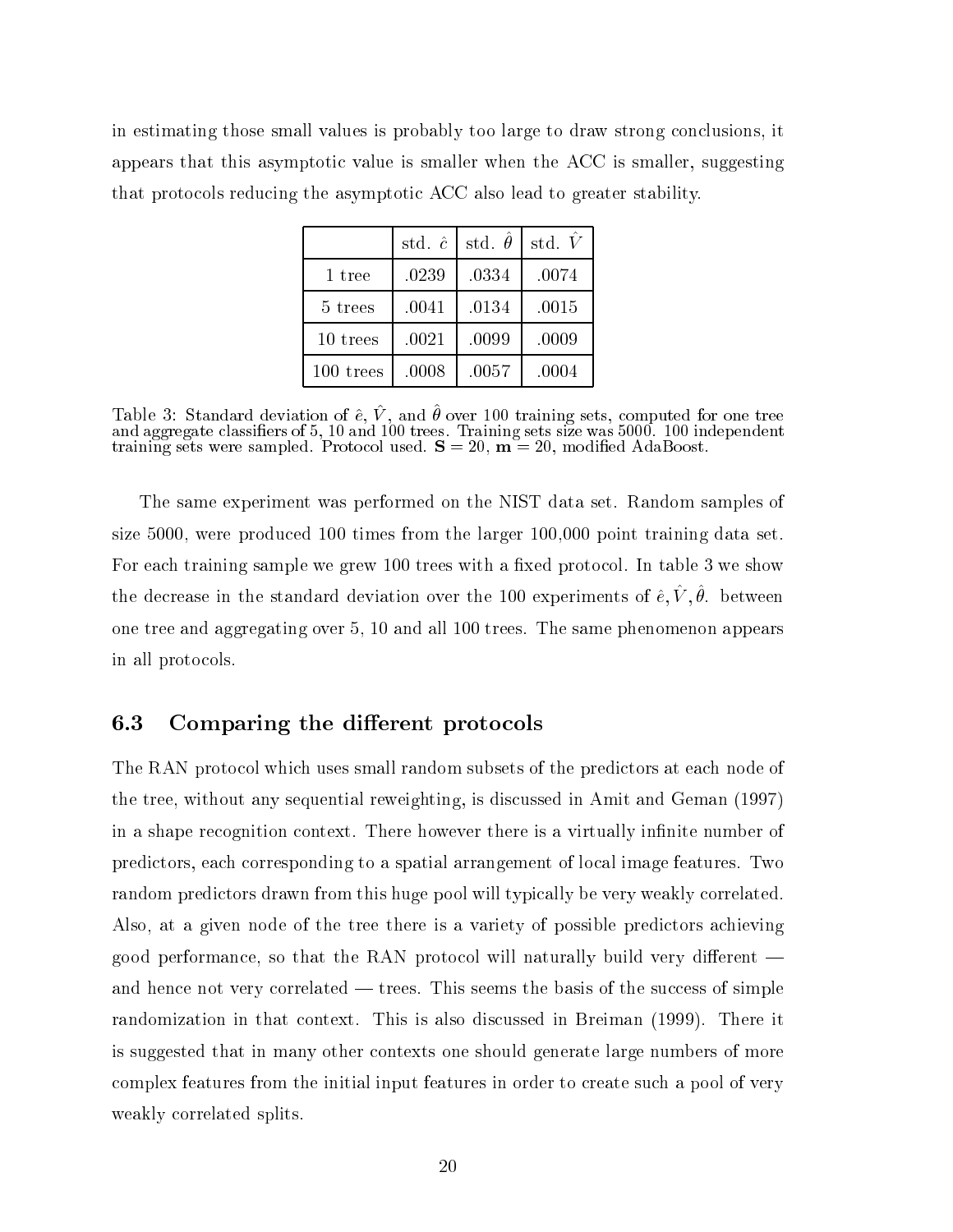By ontrast, the 110 features we use in the syntheti example are not weakly correlated. The linear classifier that separates the lower left hand cluster of class 1 from lass 2 learly outperforms all the other base lassiers in terms of (individual) classification error. Therefore, whenever more than one predictor is sampled those close to the optimal one tend to be chosen. As a consequence, the upper right hand cluster of class 1 is ignored and the aggregate classifier performs poorly. This is expressed in the high varian
e of the aggregate as summarized in the lower panel of table 1. As mentioned above one ould reate more omplex features, or grow depth 2 trees and then the problem would be
ome trivial. There is still however mu
h to be learned from this very onstrained situation. In other ontexts it is not always possible to create more complex decision boundaries within the framework of the base lassier. Interestingly, we observe that in this same setup AdaBoost, in particular with randomization, produces good classification rates, and the variance of the aggregate is mu
h smaller than with randomization alone, see table 1 top panel. The corresponding decision boundaries are shown in figure 6.

The distributions produced by the different protocols on the set of 110 planes are shown in figure 5, all using the same training set. The first row shows the distribution produced by RAN with  $S = 2, 10, 110$ . Note how the supports differ for each value of S. The se
ond row shows the same for AdaBoost. Note how the latter puts more weight on the upper right hand region, whi
h apparently takes are of the smaller cluster of the first class.

However, AdaBoost does not always produce better classifiers; in particular, the deterministic version can produce over fitting, and is especially sensitive to small training sets (see also Dietteri
h (1998)). At times, strange de
ision boundaries are produced, where the process concentrates on a cycle in the space of classifiers as exhibited in the right hand panel in the second row of figure 5. The boosting process eventually cycles between the three planes shown in the figure; the corresponding decision boundaries are shown in the left hand panel of 6. In less extreme cases Q is on
entrated on a small number of planes. In all our experiments, with a variety of data sets, better lassi
ation rates are obtained with the randomized sequential reweighting protocols. It is of interest that this also corresponds to lower values of the average onditional ovarian
e and of the training varian
e: both de
rease as S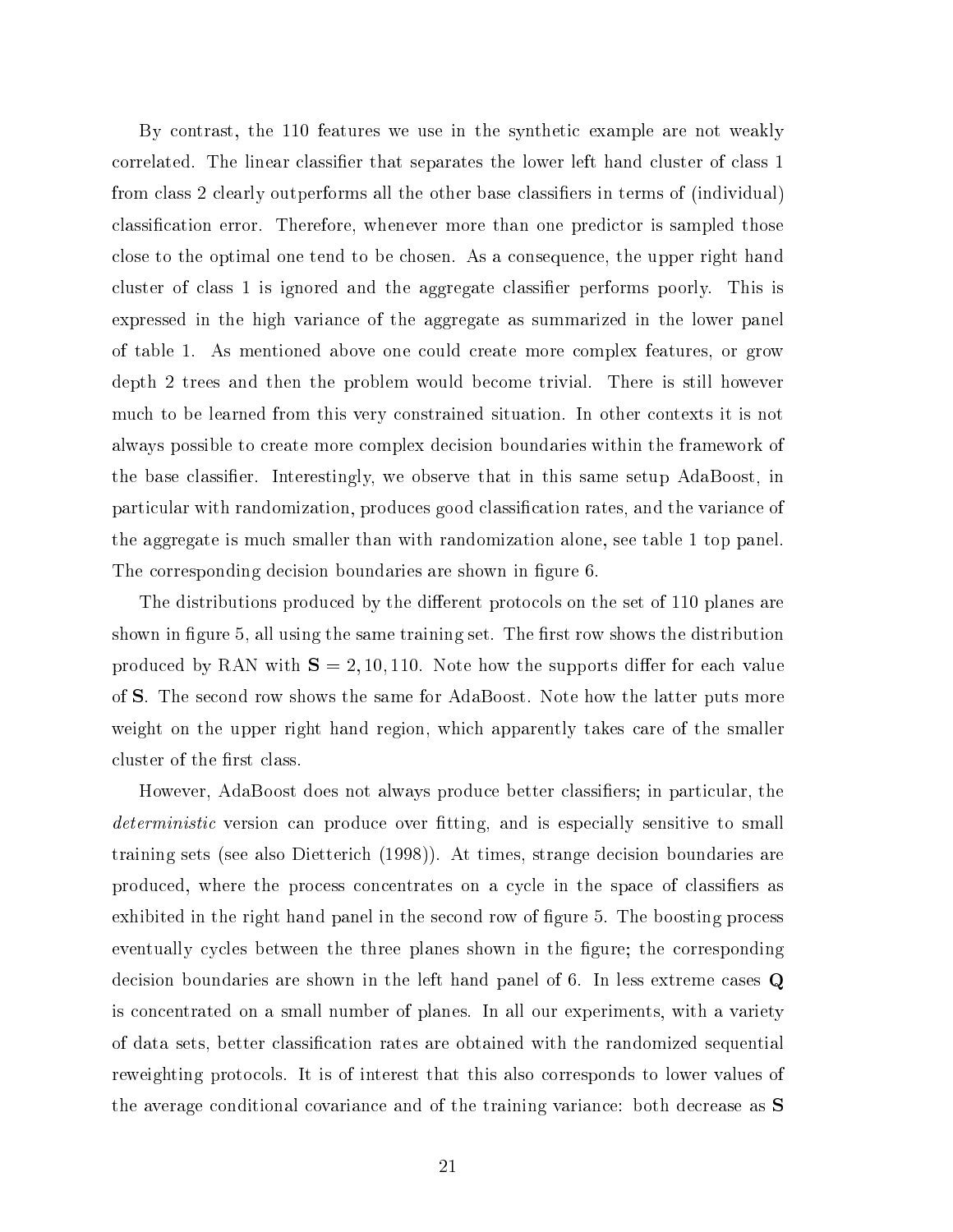

Figure 5: Distributions on the spa
e of planes given by dierent proto
ols. The x-axis is the angle is the threshold is the threshold is the threshold in the area of the area of the the threshold is t probability of the orresponding point. De
ision regions asso
iated to panels 2,4 and 6 are shown in  $\mathring{H}$ g. 6.

decreases (see table 1), and the best rates are observed for  $S = 2$ .

Similar phenomena are observed in the NIST experiment. From table 2 we see that pure randomization does not perform as well as sequential reweighting with randomization, when the conservative stopping rules of  $m \geq 20$  are used. However if deeper trees are produced, with say  $m = 3$ , the performance improves and reaches just over a classification rate of .99. We have not been able to achieve rates over .992 with randomization alone using the predictors described above.

In the NIST ontext we arried out some more experiments with a smaller training set of 1000 training points. Here again we observe that sequential reweighting performs much better with randomization, see table 4. Deterministic sequential reweighting is using all predictors to choose the best split so that the individual trees have higher lassi
ation rates and onsequently the value of ^ is larger. However  $\frac{1}{100}$  is accompanied by an excessive increase in  $\ell$  and ultimately the error rate is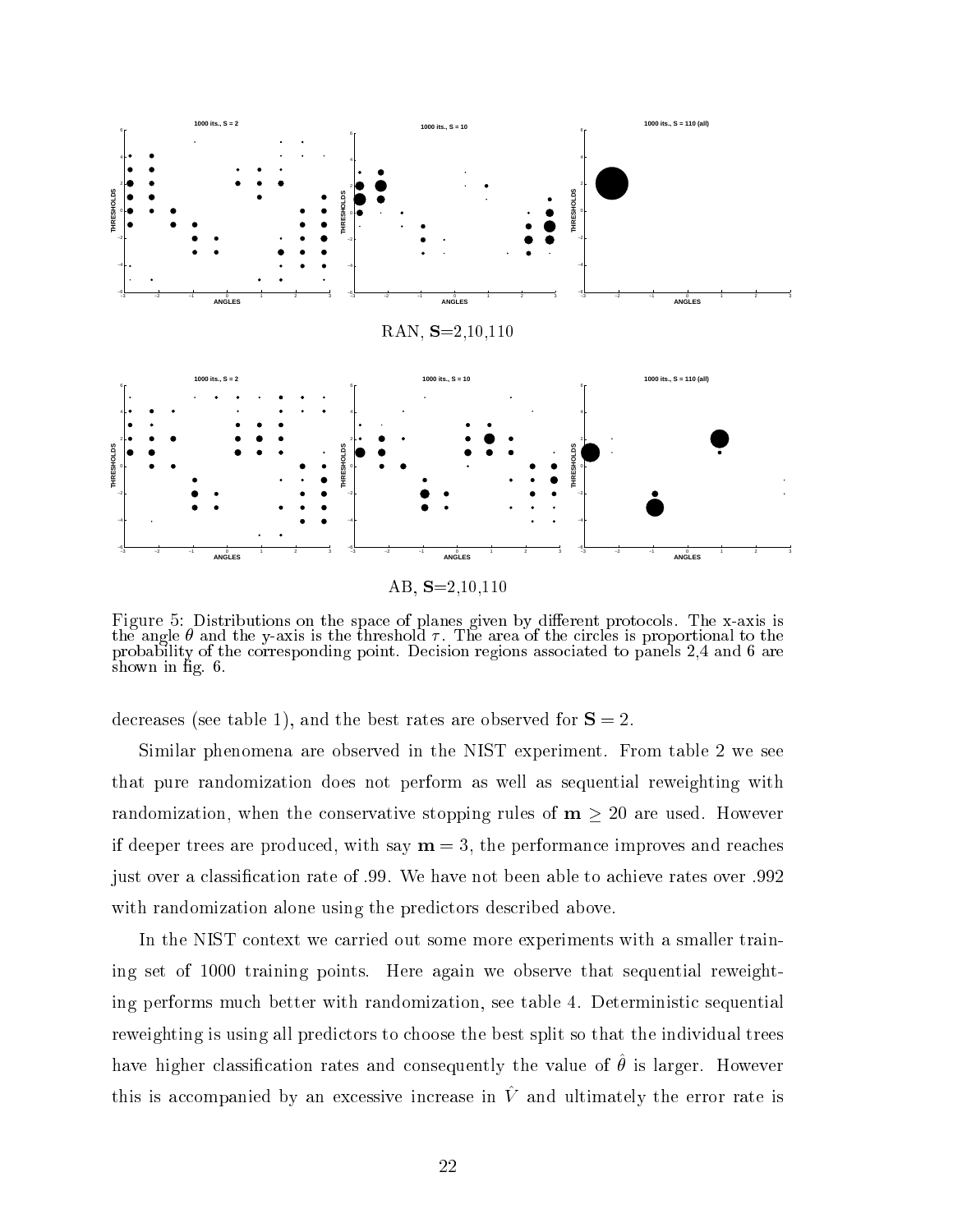

Figure 6: Left: Decision boundaries obtained after 1000 iterations of (deterministic) Aditerations by the randomized splits algorithm  $S = 10$ : the small cluster of class one is 'ignored'. Right: Decision boundaries obtained by the randomized AdaBoost algorithm  $S = 2$ . These de
ision regions orrespond to distributions 6,2 and 4 shown on g. 5.

| Protocol       | $m=20$    | $m=20$    | $m = 50$ | $m=20$ | $m=20$     | $m=5$     |
|----------------|-----------|-----------|----------|--------|------------|-----------|
|                | $S = all$ | $S = all$ | $S=20$   | $S=20$ | $S = 500$  | $S = 500$ |
|                | MAB       | BAG       | MAB      | MAB    | <b>MAB</b> | MAB       |
| $\hat{c}$      | .93       | .776      | .964     | .966   | .962       | .940      |
| $\hat{\theta}$ | .448      | .557      | .188     | .591   | .331       | .07       |
|                | .046      | .17       | .01      | .04    | .020       | .004      |

Table 4: Classification for various protocols using 1000 training data.

larger. We also show the outcome of a Bagging experiment which suffers from similar drawba
ks. This however is a property of the smaller data sets. On the larger data sets deterministic sequential reweighting performed nearly as well, with one major drawback. Training one tree with 100,000 training data and using all 62,000 predictors at ea
h node, takes lose to an hour on a PENTIUM III 500Mhz. The other randomized proto
ols take 10-20 minutes to train all 100 trees, depending on the number of questions used at each node.

#### Sequential reweighting schemes  $\overline{7}$

We now take a closer look at the behavior of the sequential reweighting schemes as dynamic processes on the space of classifiers, and try to provide an explanation as to how they achieve reductions in ACC.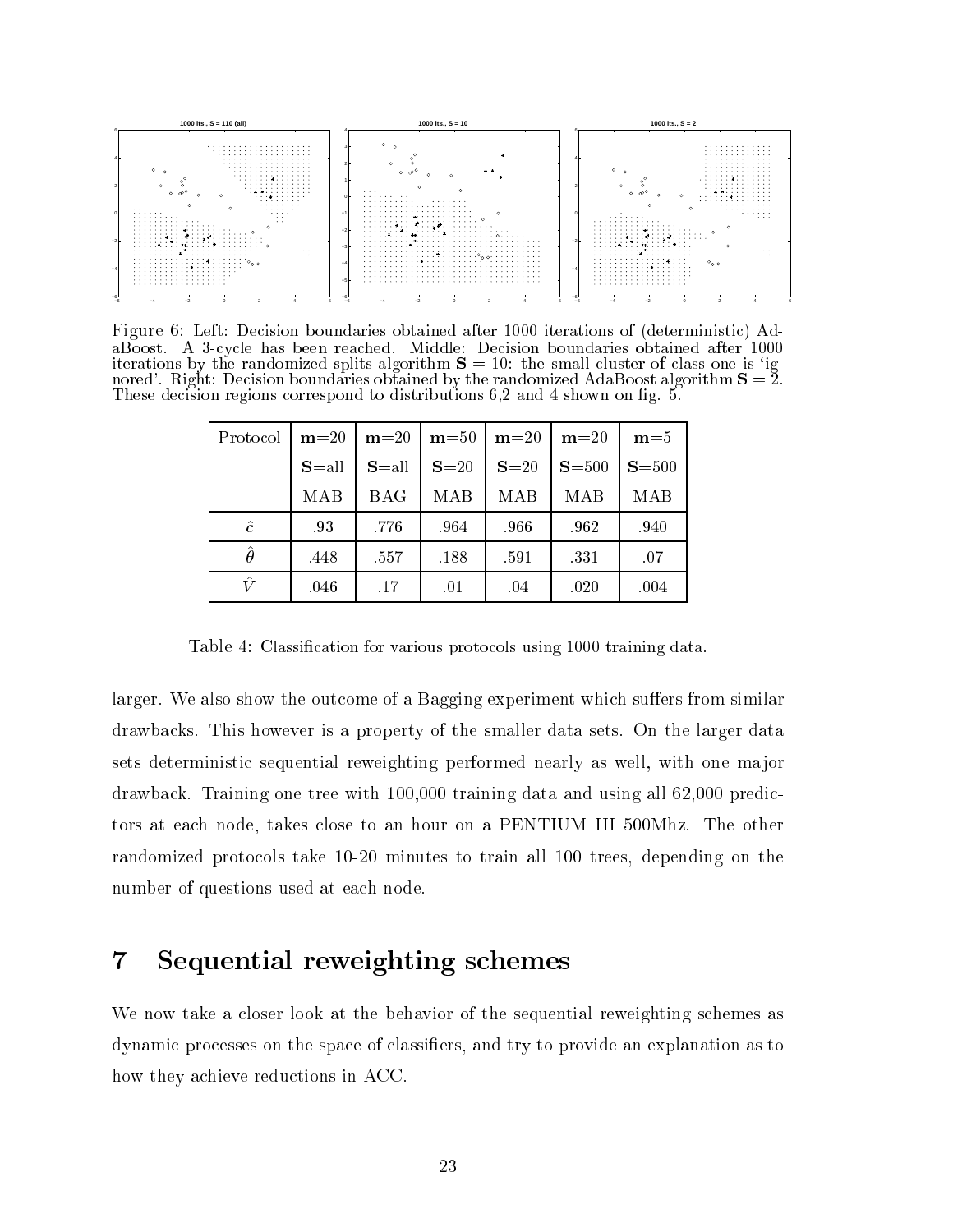### 7.1 Sequential reweighting as a dynami
al pro
ess

Let H denote the set of all base classifiers, and W be the set of all probability measures on the training set. Any of the deterministic sequential reweighting protocols define a dynamic product to the product of the product the product to the product of the product that the product to produces a new couple  $(h_{n+1}, W_{n+1})$ , which is completely determined by the data set and the tree growing protocol. When randomization is introduced the process because a markov is raises the  $\mu$  . This matrix raises the some as to whether some some kind of ergodicity could be observed in these processes. More precisely, for a fixed training set we looked at two specific properties: the dependence of the final aggregate classifier on the initial conditions (the initial weights given to the examples), and how the aggregate classifier is modified when an initial part of the process is deleted.

For both the synthetic classification problem and for the NIST dataset, under all protocols, we have observed that *sequential reweighting does not depend on the* initial condition. We start with randomized weights on the training set, drawing independently from the uniform distribution on  $[0, 1]$ , and then normalize. The final classification rates are extremely close, independent of the initial choice of weights. In the context of the synthetic example we can visualize the asymptotic distribution on the set of classifiers, see fig. 7. The top three panels show  $Q$ , with  $S = 2$ , for the same training set on three different runs with 1000 iterations. Both the initial conditions are randomized (each point is assigned a uniformly sampled weight in  $(0, 1)$ ) and the random planes in each run are sampled with different seeds. The bottom three panels show the same results for deterministic AdaBoost, i.e.  $S = 110$ , where randomization is only in the initial weights.

An additional important observation is that the initial classifiers in a sequence can be dropped with no effect on the classification rate. In experiments with deterministic AdaBoost on the synthetic example, we observed that dropping the initial 1000 classifiers out of a sequence of length 2000 hardly alters the asymptotic distribution on classifiers, and has no effect on the final classification rate. This should of course not be surprising given the independen
e with respe
t to the initial weights observed above. These facts hint at some form of ergodic behavior of the different protocols. This should be taken in a broad sense, sin
e we have observed degenerate asymptoti behaviors such as limit cycles with AdaBoost (see section  $(6.3)$ ) however even there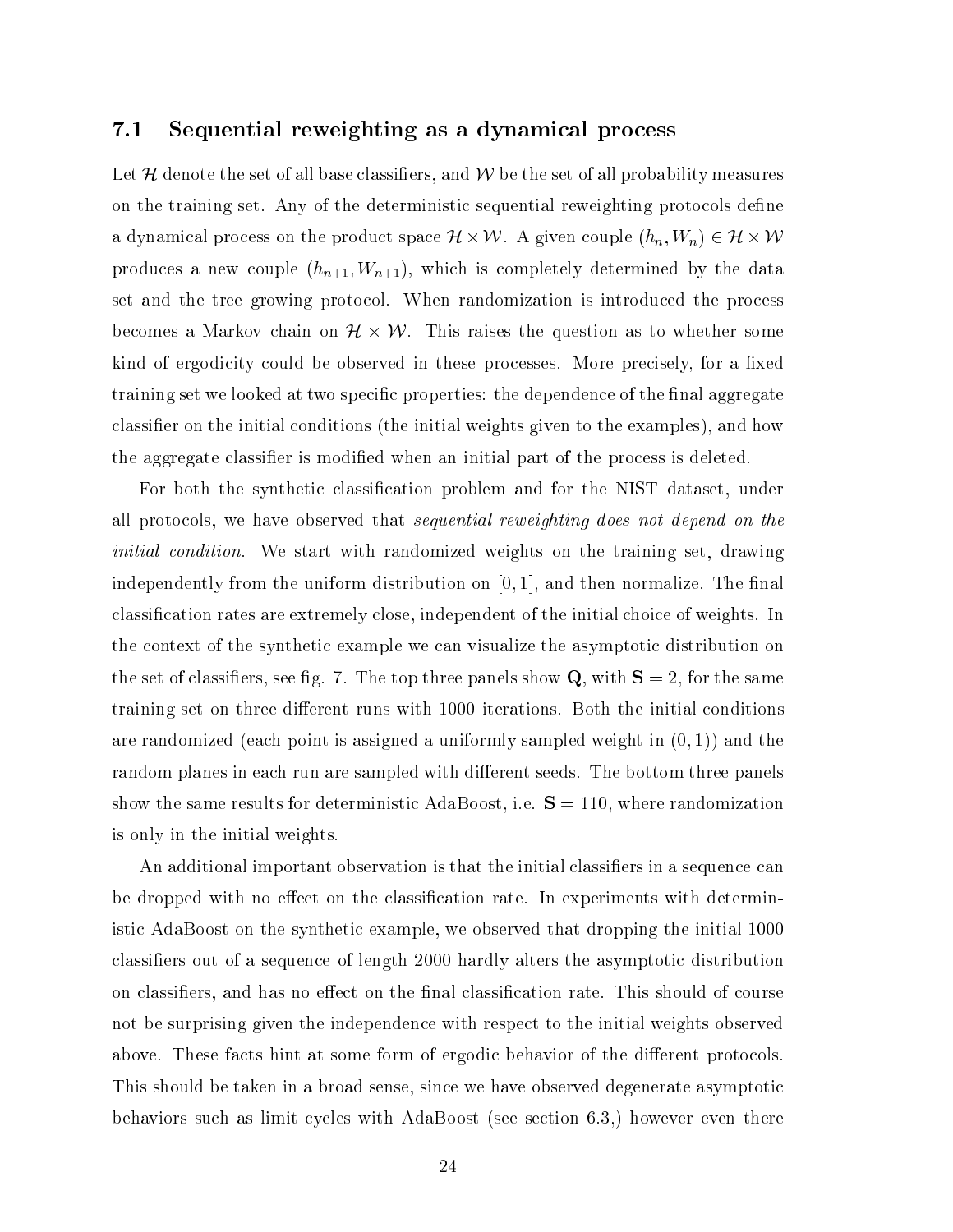

Deterministic AdaBoost,  $\alpha = 1$ ,  $S = 110$ 

Figure 7: Top: Invariant distributions of the AdaBoost proto
ol on the same training set with the communications. The x-axis is the angle  $\alpha$  and the  $\alpha$  and  $\alpha$  and  $\alpha$  and the  $\alpha$ threshold  $\tau$ . The area of the circles is proportional to the probability of the corresponding point.

the limit cycle itself is of independent of the initial conditions.

The same phenomenon emerges in the NIST experiment. Using a small training set of 1000 data points, and a oarser set of features, we produ
ed ten sets of 300 trees with deterministic MAB. The only difference between the ten runs was the random assignment of the initial weights. In table 5 we present some numbers whi
h suggest that very similar decision boundaries are achieved by these different runs. For 1 tree and aggregating over 10, 100 and 300 trees respectively, we provide the average classification rate over the 10 runs on a test set of 10000. We then report the proportion of test points whi
h are lassied the same way by a pair of runs, averaged over all 90 pairs. Note that asymptoti
ally (e.g. 300 trees) these proportions are near 99%, although the classification rates are only at 92.5%. We also provide the average over the test data of the distan
e between the aggregates:

$$
\frac{1}{10000} \sum_{i=1}^{10000} \frac{1}{10} \sum_{c=1}^{10} |H^a(X_i, c) - H^b(X_i, c)|,
$$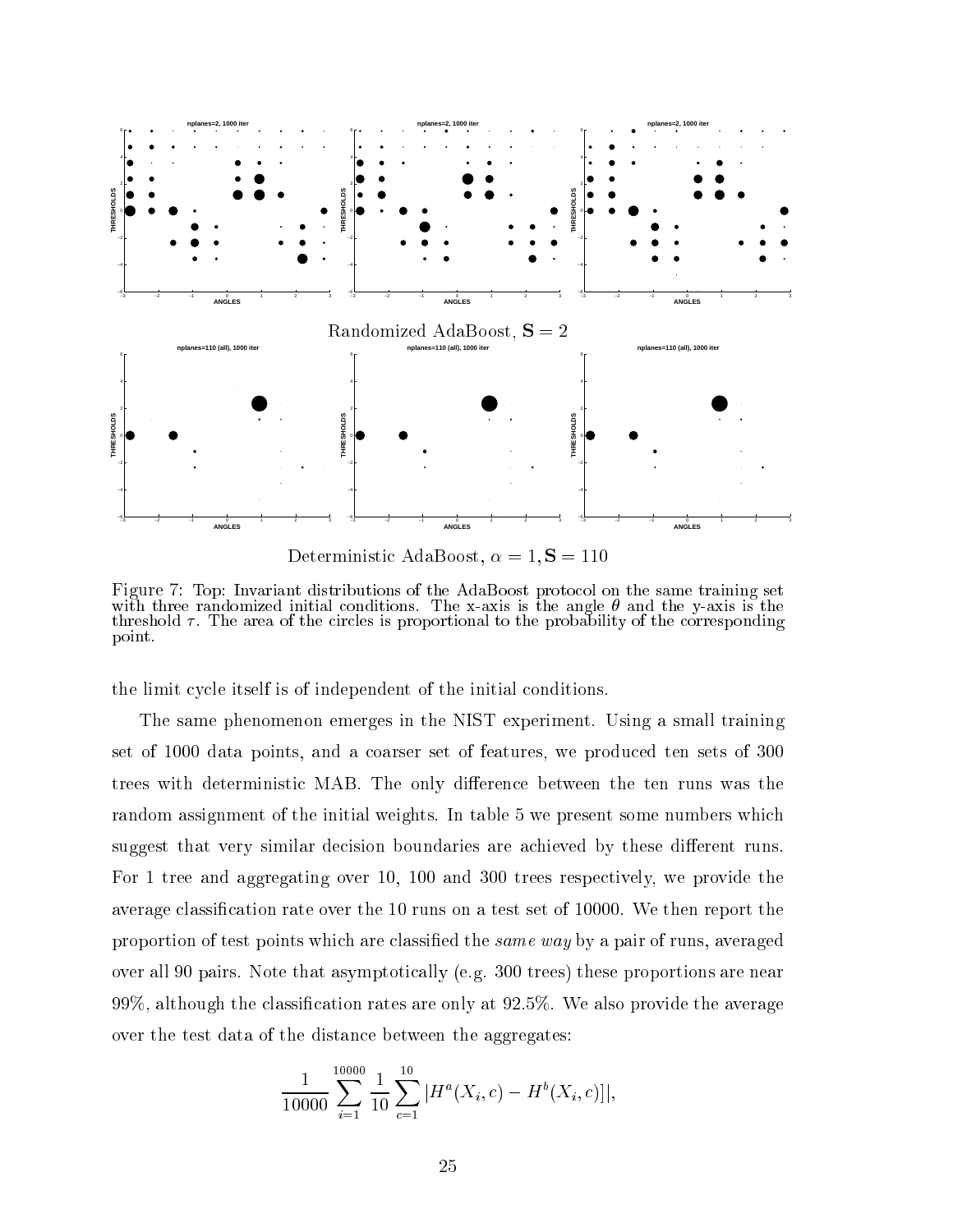| No. of Trees | 10                         | 100        | - 300                                                                |  |
|--------------|----------------------------|------------|----------------------------------------------------------------------|--|
| Cl. rate     | .76 $(.01)$   .89 $(.005)$ | .924(.003) | .926(.002)                                                           |  |
| Agreement    | $.89(.04)$   $.92(.005)$   | .97(.002)  | .985(.001)                                                           |  |
| Dist.        |                            |            | $.03$ (.01) $\mid$ .03 (.001) $\mid$ .01 (.0004) $\mid$ .007 (.0002) |  |

Table 5: Comparison of ten different runs of deterministic MAB with randomized initial weights. First row: number of trees in a gregate. See aggregate. See also respect to  $\mathbf{A}$ 
ation rate over ten runs. Third row: Proportion of pairwise agreement in lassi
ation, average and std. over all 90 pairs of runs. Fourth row: Average distan
e between aggregate output - average and std. over all 90 pairs of runs.

averaged over all 90 pairs of runs,  $1 \le a < b \le 10$ . Note how this average distance decreases with the number of trees and reaches the very low value of  $.007$ . We also note that the average classification rate using the *last* 100 trees of each sequence is *indistinguishable* from the first 100.

These experimental results may seem surprising if one has in mind that deterministi AdaBoost aims at minimizing a ertain ost fun
tion. As mentioned in section 2, it can be shown that in a 2-class problem, assuming Y and the classifiers  $h \in \mathcal{H}$  take their values in  $\{-1; 1\}$ , AdaBoost is minimizing the cost function  $\mathcal{C}(H) = E[\exp(-YH(X))],$  where H is any combination with positive coefficients of base lassiers and the expe
tation is the empiri
al expe
tation on the training set. This fa
t was already suggested in S
hapire et al. (1998), then in Friedman et al. (1998) it was shown that AdaBoost is similar to a Newton algorithm for minimizing this empirical cost iteratively; finally it has been shown Collins et al. (2000) that Adaboost will always asymptotically drive the cost function to its infimum  $\epsilon$  . This "gradient-descent" interpretation of Boosting seems at odds with our previous claims: the initial weights would seem to be important, (they implicitly appear in the empirical expectation in the definition of  $\mathcal{C}$ , where they are assumed to be uniform); one would think that dropping the first iterations would completely change the aggregate lassier obtained asymptoti
ally.

To cast some light on these apparent contradictions, first note that, when there exists *some* convex combination of base classifiers that perfectly separates the training data, the minimum of the cost function  $\mathcal{C}(H)$  defined above is  $\mathcal{C}^* = 0$ . Since the aggregate classifier in the cost function is *unnormalized*, one can take any convex ombination separating the data and multiply it by an arbitrarily large onstant to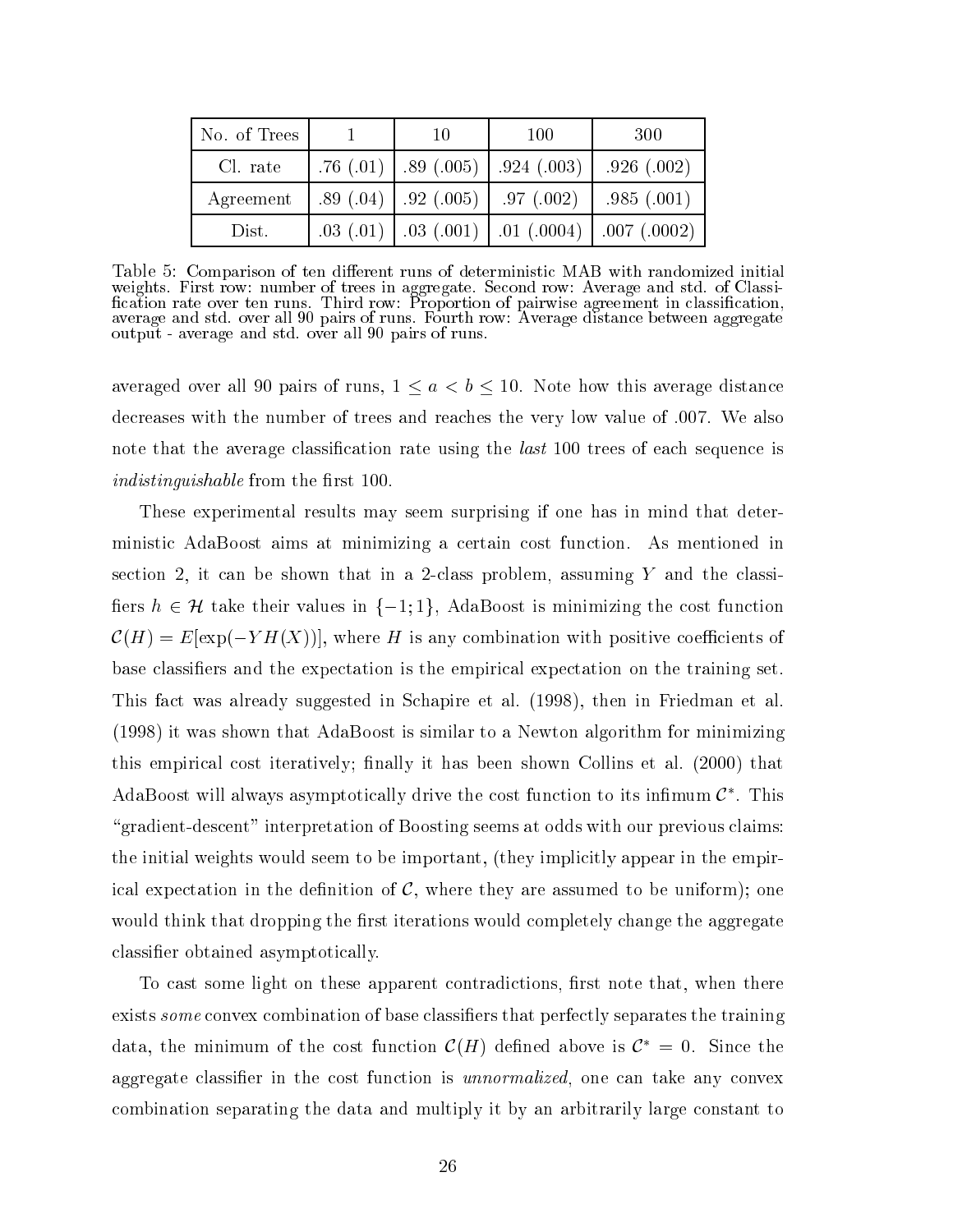make the cost function tend to 0. Thus, in this case the convergence of the cost fun
tion to <sup>C</sup> does not say mu
h about the asymptoti behavior of the aggregate lassier apart from the fa
t that the training error will eventually drop to zero. On the other hand, one of the main reasons for the success of AdaBoost is that even when the training error has reached zero for the aggregate, the *test* error continues to de
rease, (see e.g. S
hapire et al. (1998)). This phenomenon an not be attributed only to the asymptotic convergence of  $\mathcal{C}(H_n)$  to 0.

Our opinion is that the crucial factor here is the *dynamical* behavior of AdaBoost, all the more in light of the fact that all the other sequential reweighting schemes behave the same way, and do not necessarily correspond to a minimization procedure of any cost function. In the next section we suggest that perhaps these different schemes are yielding lower average conditional variances because of an implicit sequential covarian
e minimization.

### 7.2 Sequential ovarian
e minimization

For a two-class problem where the two classes are labeled  $-1$ , 1, and the outputs of the base classifiers are accordingly negative or positive, it is known that the AdaBoost procedure reweights a training example  $\Lambda$  in proportion to  $e^{-\frac{1}{2}+\frac{1}{2}+\frac{1}{2}}$ , where  $\pi$  is the urrent (unnormalized) aggregate lassier:

$$
H = H^N = \sum_{i=1}^N \beta_i h_i.
$$

Let h be a new candidate classifier. We assume that the output  $h(X)$  of classifier h is either 1 or  $-1$ . Consider a slightly more general reweighting scheme, in which h is chosen in order to minimize (at least approximately) a weighted error function

$$
\mathcal{E}(h) = E[W(-HY)(1-hY)],
$$

where the expectation is taken with respect to the empirical distribution determined by the training data, and  $W$  a strictly increasing and convex weight function. (Note that  $\mathcal E$  is not a normalized error.) For AdaBoost we have  $W(x) = \exp(x)$ .

Now this an be rewritten as

$$
\mathcal{E}(h) = Cov[-W(-HY), hY] + e(h)E[W(-HY)].
$$
\n(16)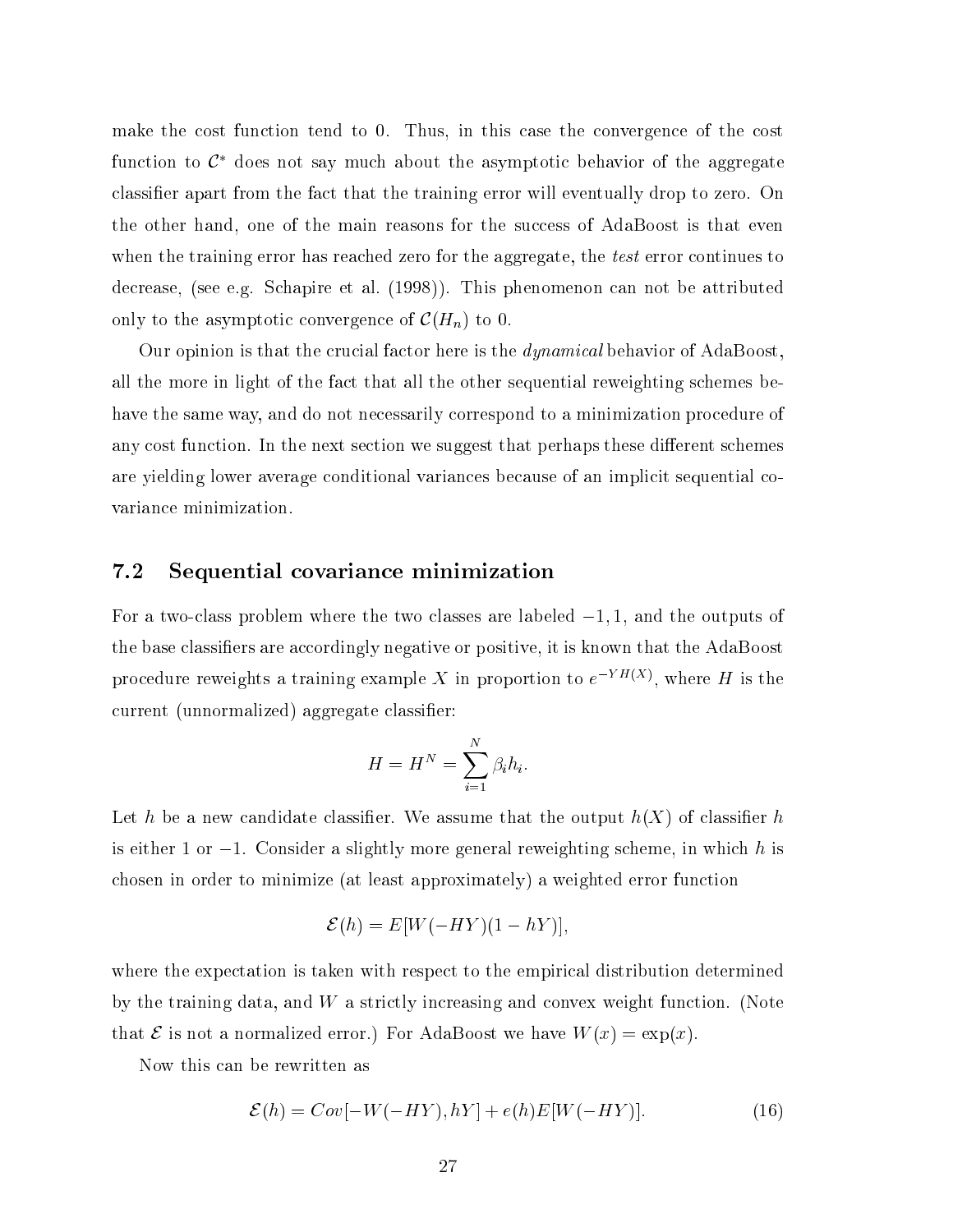where  $e(h)$  is the empirical error of classifier h. Thus the normalized weighted error function  $\alpha(h)$  is given by

$$
\alpha(h) = Cov\left[\frac{-W(-HY)}{E[W(-HY)]}, hY\right] + e(h).
$$

At each step these types of reweighting schemes try to minimize a criterion which is a compromise between the error of the next classifier and its covariance with some onvex deformation of the urrent aggregate.

Suppose we now take uniform coefficients  $\beta_i$  of sum one for the aggregate at step *n*, and choose the linear weight function  $W_n(x) = x + C$ . In this case we obtain

$$
\mathcal{E}(h) = Cov[HY, hY] + e(h) (C - E[HY]) = Cov[HY, hY] + \gamma(H)e(h). \tag{17}
$$

This motivates an *explicit* covariance minimization protocol which tries to minimize the covariance of the new classifier with the existing aggregate subject to a constraint on the classification rate of the new classifier. Specifically, in the simple setting of the synthetic dataset, select  $\mathbf S$  random planes  $f^*,\ldots,f^*,$  and let  $h^*,\ldots,h^*$  denote the orresponding lassiers Evaluate

$$
j^* = \text{Argmax}_j \left\{Cov[H^N Y, h^j Y] + \gamma e(h^j) \right\},\tag{18}
$$

The next classifier  $h_{N+1}$  is taken to be  $h^j$ . Experiments with this protocol on the synthetic data set, using a fixed suitable  $\gamma$  for the entire sequence yields very similar results to the AdaBoost proto
ol.

Qualitatively it appears from equations 16 through 18 that all sequential reweighting schemes, in aiming to reduce some form of covariance with the current aggregate, all lead to asymptoti
ally low ACC.

## 8 Dis
ussion

We believe the main reason behind the success of various sequential reweighting proto cols lies in the reduction of the average conditional covariance with respect to the limit distribution Q produced on the space of classifiers. Such a limit distribution appears to exist even in the context of entirely deterministic protocols. The low average onditional ovarian
e redu
es the varian
e of the margin around its mean and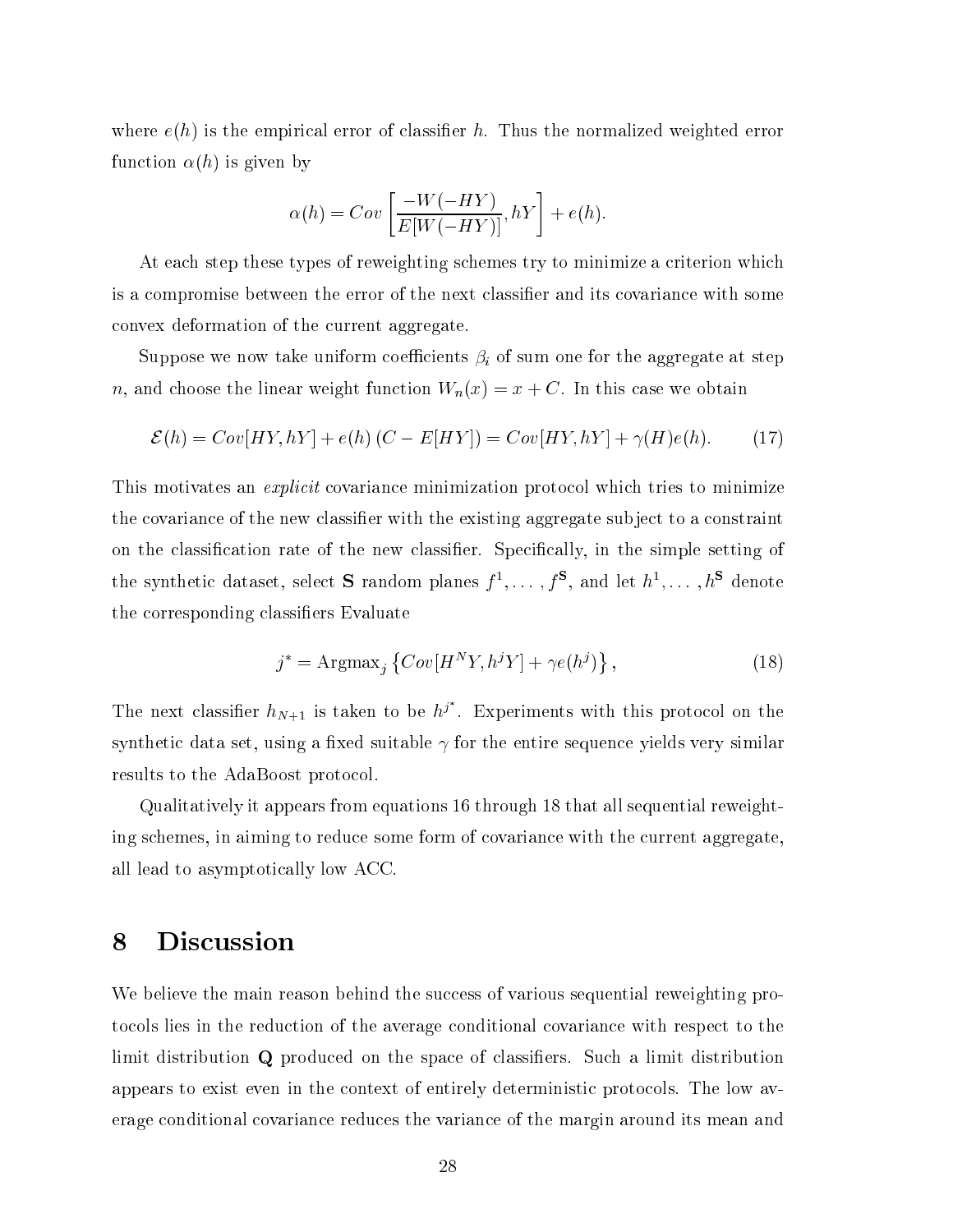is also related to lower estimation errors, namely lower variability with respe
t to the training set.

The role of randomization is to produce a large variety of weakly dependent classifiers, using randomly selected subsets of features. We have discussed randomization in the particular context of decision trees, however randomization can also be applied to other classification methods. It is always possible to produce the base classifier using a random subset of features. In the ontext of feed-forward neural nets the onne
tions an be randomly sele
ted. Sequential reweighting appears to be more a
 tively redu
ing ovarian
es through estimates obtained on the training set, and in the absence of randomization risks over-fitting with smaller training sets. In this sense randomization tends to produce 'different' experts and sequential reweighting produces experts which 'disagree'. Randomized sequential reweighting seems to perform better and be more stable than any of the two extremes: deterministic sequential reweighting or only randomization without reweighting.

## **References**

- Amit, Y. and Geman, D. (1997), 'Shape quantization and recognition with randomized trees', Neural Computation  $9, 1545-1588$ .
- Amit, Y. and Mascaro, M. (2001), 'Attractor networks for shape recognition', Neural Computation.
- Amit, Y., Geman, D. and Wilder, K. (1995), Re
ognizing shapes from simple queries about geometry, Te
hni
al report, Department of Statisti
s, University of Chicago, http://galton.uchicago.edu/~amit/Papers/digits.ps.gz.
- Blanchard, G. (1999), 'The "progressive mixture" estimator for regression trees', Annales de l'I.H.P. 35, 793-820.
- Blanchard, G. (2001), Mixture and aggregation of estimators for pattern recognition. Application to decision trees., PhD thesis, Université Paris Nord, Available at http://www.dma.ens.fr/~gblan
ha.

Breiman, L. (1996), 'Bagging predictors', Machine Learning 26, 123–140.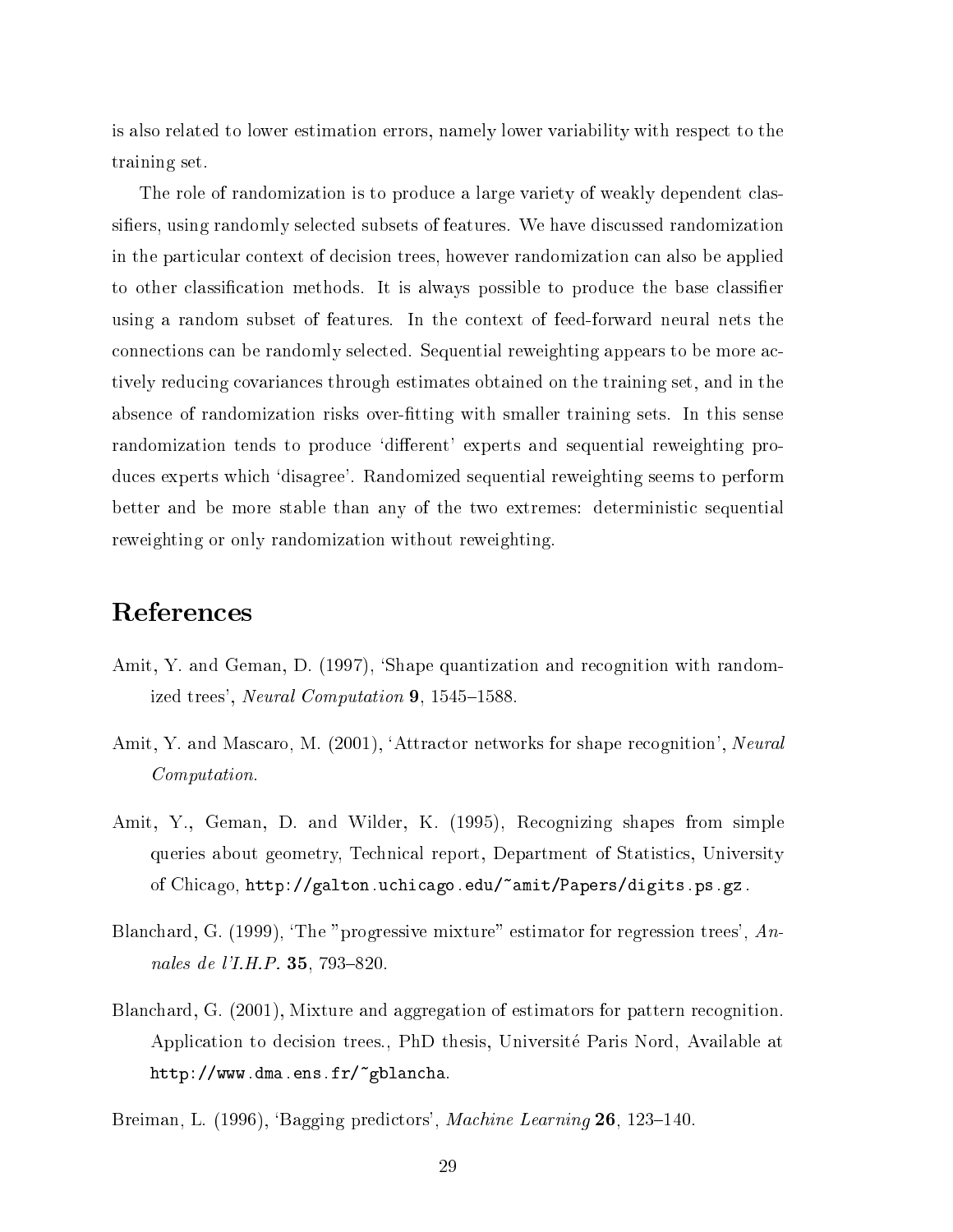- Breiman, L. (1997), Prediction games and arcing algorithms, Technical report, Statisti
s department, University of California at Berkeley, Available at ftp://ftp.stat.berkeley.edu/pub/users/breiman/games-.ps.Z.
- Breiman, L. (1998), 'Arcing classifiers (with discussion)', The Annals of Statistics  $26, 801 - 849.$
- Breiman, L. (1999), Random forests random features, Technical report, Statistics department, University of California at Berkeley.
- Chipman, H. A., George, E. I. and McCulloch, R. E. (1998), 'Bayesian cart model search', *JASA* 93, 935-948.
- Collins, M., Shapire, R. E. and Singer, Y. (2000), Logisti regression, AdaBoost and Bregman distances, in 'Proceedings of the thirteenth annual conference on omputational learning theory'.
- Dietterich, T. G. (1998), An experimental comparison of three methods for constructing ensembles of de
ision trees: bagging, boosting and randomization, Submitted for publication to Machine Learning.
- Dietterich, T. G. and Bakiri, G. (1995), 'Solving multiclass learning problems via error-correcting output codes', *J. Artificial Intell. Res.* 2, 263-286.
- Freund, Y. and Shapire, R. E. (1997), 'A decision-theoretic generalization of online learning and an application to boosting', Journal of computer and system sciences **55**, 119-139.
- Friedman, J., Hastie, T. and Tibshirani, R. (1998), Additive logistic regression: a statisti
al view of boosting, Te
hni
al report, Department of Statisti
s, Stanford University.
- Ho, T. K. (1998), 'The random subspace method for constructing decision forests', IEEE Trans. PAMI  $20(8)$ , 832-844.
- Ho, T. K., Hull, J. J. and Srihari, S. N. (1994), `De
ision ombination in multiple classifier systems', IEEE Trans. PAMI  $16, 66-75$ .